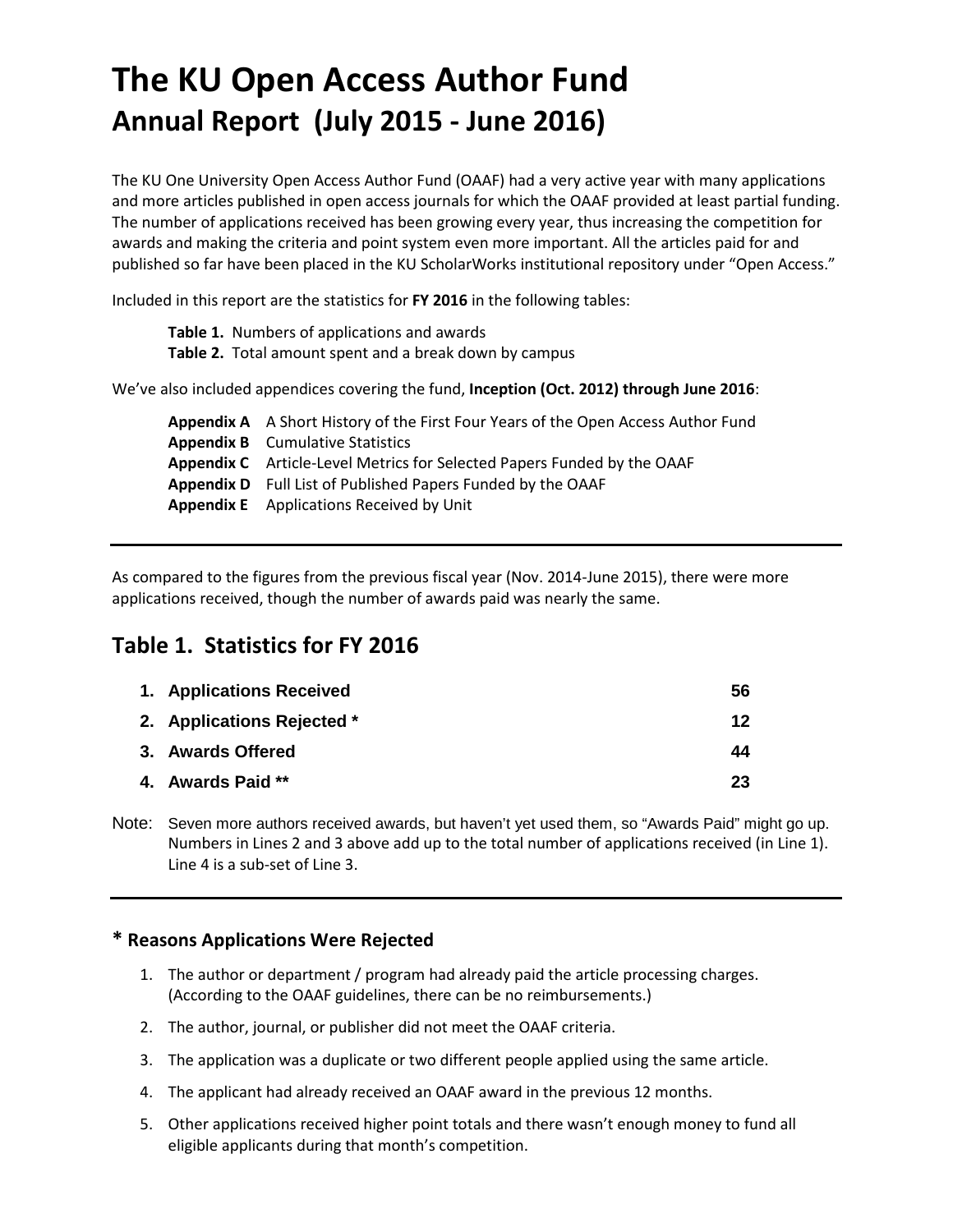#### **\*\* Reasons Awards Were Not Used**

- 1. The manuscript was rejected by the editor / editorial board of the journal.
- 2. The publisher required payment before the OAAF review team could make decisions.
- 3. The article was published without charge or at a lower fee which the author could cover with grant funds or other available money.
- 4. The author did not use the award before it expired (4 months from the award notification date).

### **Table 2. Financial Management of the Fund, FY 2016**

| <b>Amount Allocated for FY 16</b>     | \$25,000 |
|---------------------------------------|----------|
| <b>Amount carried over from FY 15</b> | \$8,489  |
| Total amount available in FY 16       | \$33,489 |

As of the end of FY 16, we had \$4,224 remaining in the fund, which was rolled over to FY 17.

As of Aug. 29, 2016, there is \$8,190 in reserve for awards made during FY 16 for articles still in the submission process. The portion of those funds not used before the four-month expiration date will be returned to the OAAF for use in FY 17.

### *Awards Paid by Campus* (as of 8-29-16)

| <b>KU Medical Center (all locations)</b> | \$12,500 | $42.7 \%$ |
|------------------------------------------|----------|-----------|
| <b>KU Lawrence / Edwards</b>             | \$16,765 | $57.3 \%$ |
| <b>Total Expenditures</b>                | \$29,265 |           |

Note: The total does not include the \$8,190 for awards that have been encumbered, but not paid. Dollar amounts have been rounded down to the nearest whole dollar. Percentages have been rounded slightly to equal 100%.

### *Amounts Paid Per Award*

| <b>Highest</b> | \$1,560 |
|----------------|---------|
| Lowest         | \$80    |
| Average        | \$1,272 |
| <b>Median</b>  | \$1,495 |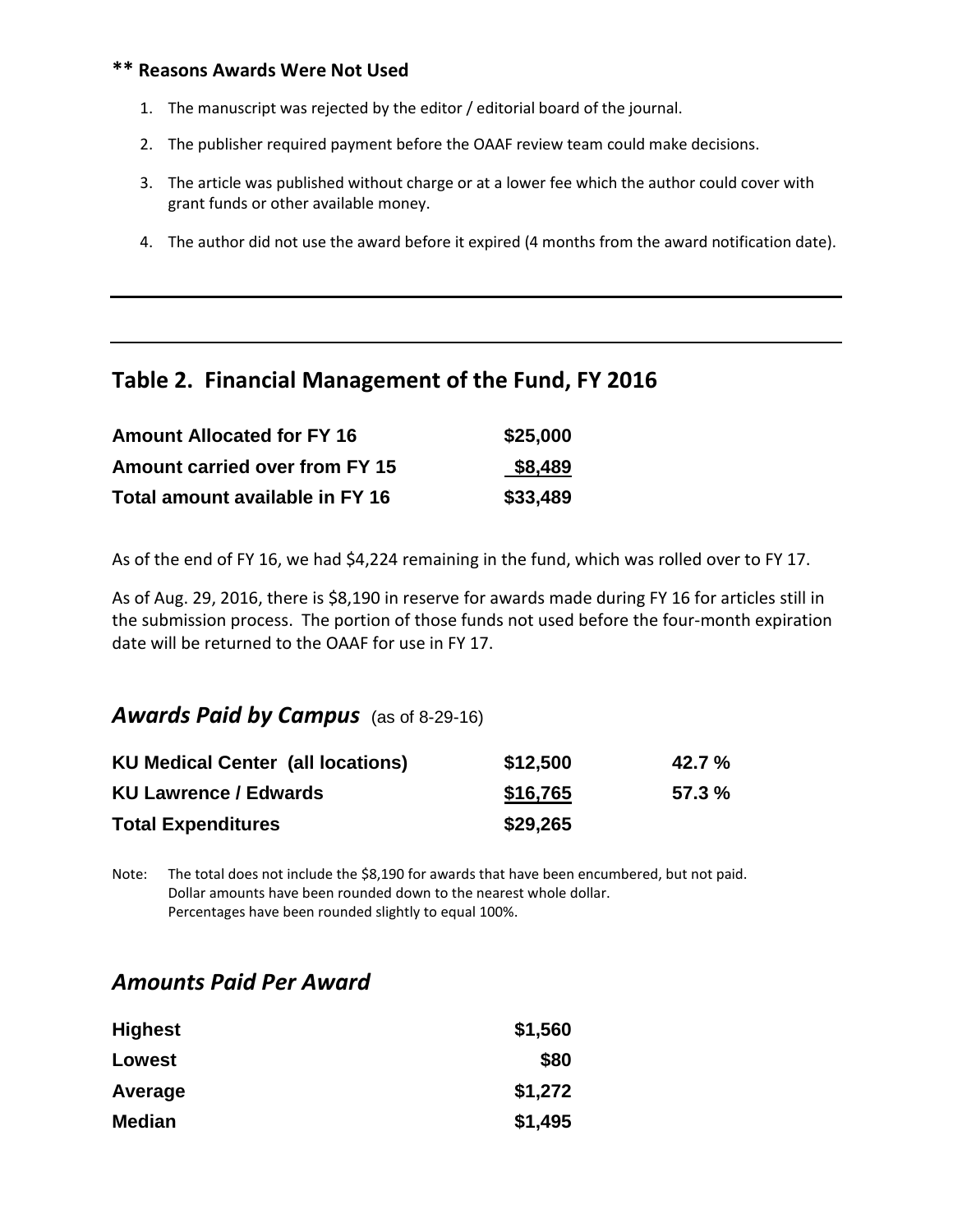# **Appendix A**

## **A Short History of the Open Access Author Fund at KU**

The One University Open Access Author Fund (OAAF) at the University of Kansas is administered by the OAAF Review Team, which is composed of library staff who work at the KU campus in Lawrence and at the KU Medical Center's Dykes Library in Kansas City, with oversight from the sponsors who support the fund – KU's Provost, KU's Vice Chancellor for Research, and the KU Medical Center's Vice Chancellor for Research.

Detailed criteria and eligibility standards, an online application form, a list of awards made, and additional information is available at this URL: <http://library.kumc.edu/authors-fund.xml>

The OAAF began its first two-year pilot program in October of 2012 with \$50,000 allocated equally by the Lawrence campus and the Medical Center. During that first pilot, which closed at the end of June in 2014, applications were reviewed on a first-come, first-served basis, which resulted in the entire years' worth of funds being dispersed within four to six months of the opening of the fund.

In order to ensure that money would be available for an entire fiscal year during the second pilot phase (2014-2016), the OAAF Review Team solicited the advice of the members of the Faculty Consultation Group in order to develop additional criteria, new eligibility standards, and different review periods based on the experiences of the group during the first year of the pilot. In the newly re-designed competitive process, all the applications received during one month were reviewed within the first seven business days of the subsequent month and various levels of weighted priority were assigned as follows:

- **A.** Author's status (graduate student, pre-tenured faculty, early career research staff, etc.)
- **B.** Author's access to grants or other funding
- **C.** Author's record of previous OA awards received

This second phase of the pilot began in November 2014 with a new allocation of \$50,000 to cover 2014- 2016. Awards were made using the new criteria and procedures, which seemed to work well in distributing funds throughout each fiscal year, though some fine tuning was done as the second phase, which ended in June 2016, progressed.

The OAAF has been marketed to faculty and graduate students in a variety of ways, mainly through direct emails and presentations to faculty. Press releases have also been posted on library websites.

During the first three years of the pilots, an average of two or three applications were received each month (though the number varied from zero to nine). Typically, between one and three requests were funded each month, though that has varied widely over the four years of the program. During the past year, the average number of applications has increased.

All of the articles paid for at least in part by the OAAF are now available for viewing in the KU ScholarWorks Open Access community at: [kuscholarworks.ku.edu/handle/1808/11673.](http://kuscholarworks.ku.edu/handle/1808/11673)

#### **Future Plans**

Though the university administration supports open-access efforts at KU, state funding realities make it difficult for them to increase line-item funding for a new program at this time, even though it provides important assistance that helps KU's faculty/researchers and students publish in top-notch venues that allow for open sharing. We hope to move this fund from its current annually subsidized pilot stage to a permanent base-funding model eventually, but for now we are still applying for funding every two years.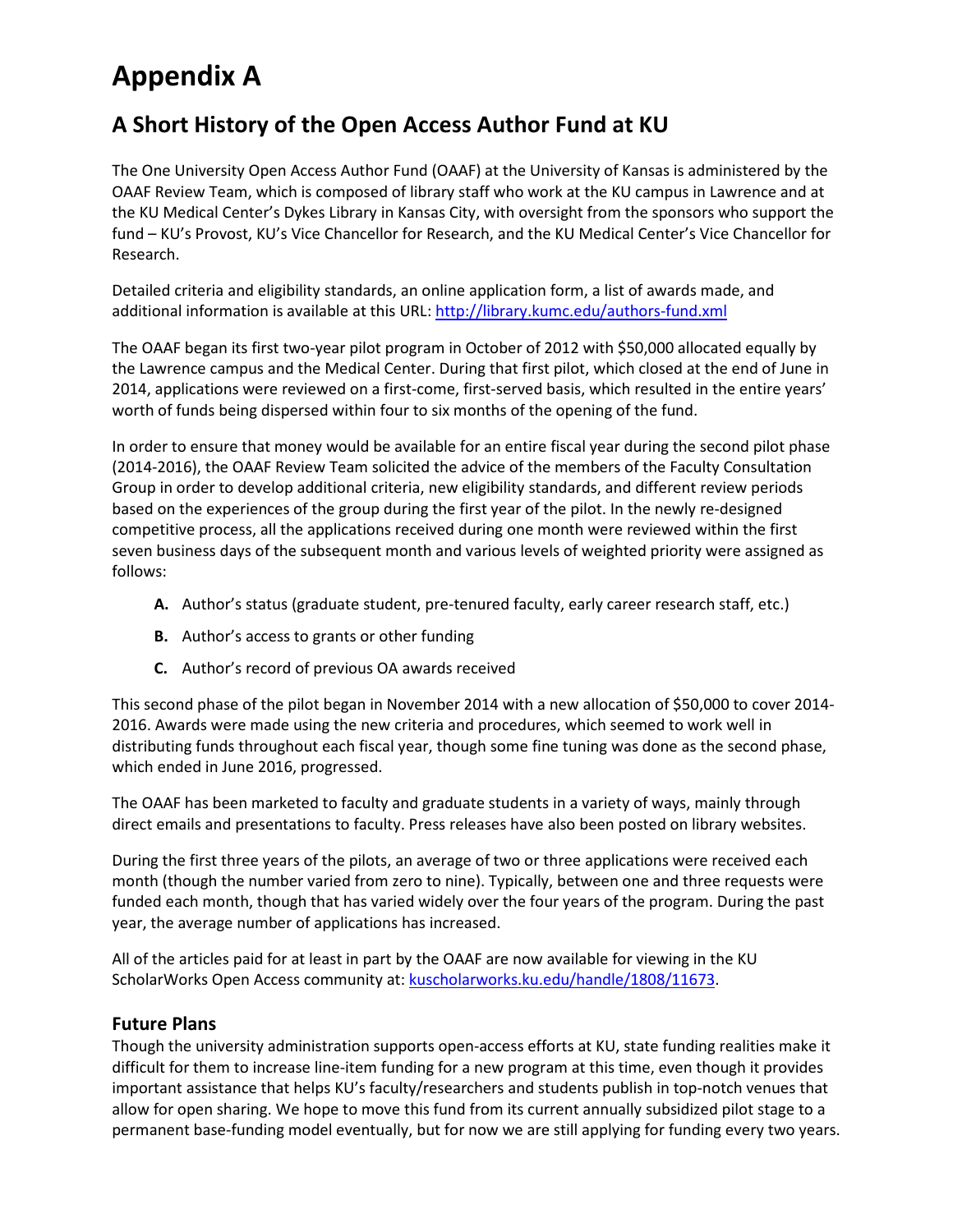# **Appendix B Cumulative Statistics**

# **Totals, Inception (Oct. 2012) - June 2016**

The following tables document the outcomes of the OAAF applications and awards process from the inception of the fund (Oct. 2012) through the end of the fourth year of the pilots (June 2016). For a short history of the fund, see Appendix A above.

### **Table 1. Totals**

| <b>Applications Received</b> | 171 |
|------------------------------|-----|
| <b>Applications Denied</b>   | 64  |
| <b>Awards Offered</b>        | 107 |
| <b>Awards Paid</b>           | 74  |
|                              |     |

Note: Seven more authors received awards, but haven't yet used them, so "Awards Paid" might go up. Numbers in the second and third lines above add up to the total number of applications received. "Awards Paid" is a sub-set of "Awards Offered."

## **Table 2. Totals by Administrative Unit**

|                              | <b>Edwards</b> | <b>KU (Lawrence/</b> |    |          | <b>Total</b> | Percentage<br>(Lawrence/MC) |  |
|------------------------------|----------------|----------------------|----|----------|--------------|-----------------------------|--|
| <b>Applications Received</b> | 77             | ÷                    | 94 | $=$      | 171          | 45% / 55%                   |  |
| <b>Applications Denied</b>   | 28             | ÷                    | 36 | $=$      | 64           | 44% / 56%                   |  |
| <b>Awards Offered</b>        | 49             | ÷                    | 58 | $\equiv$ | 107          | 46% / 54%                   |  |
| <b>Awards Paid</b>           | 37             | ÷                    | 37 | $\equiv$ | 74           | 50% / 50%                   |  |

Note: Seven more authors received awards, but haven't yet used them, so "Awards Paid" might go up. Numbers in the second and third lines above add up to the total number of applications received. "Awards Paid" is a sub-set of "Awards Offered."

### **Table 3. Unique Totals**

**Out of the 171 applications received:**

| 140 |
|-----|
| 61  |
| 106 |
| 42  |
|     |

Note: These numbers have no relation to each other and cannot be totaled in any combination.

**\_\_\_\_\_\_\_\_\_\_\_\_\_\_\_\_\_\_\_\_\_\_\_\_\_\_\_\_\_\_\_\_\_\_\_\_\_\_\_\_\_\_\_\_\_\_\_\_\_\_\_\_\_\_\_\_\_\_\_\_\_\_\_\_\_\_\_\_\_\_\_\_\_\_\_\_**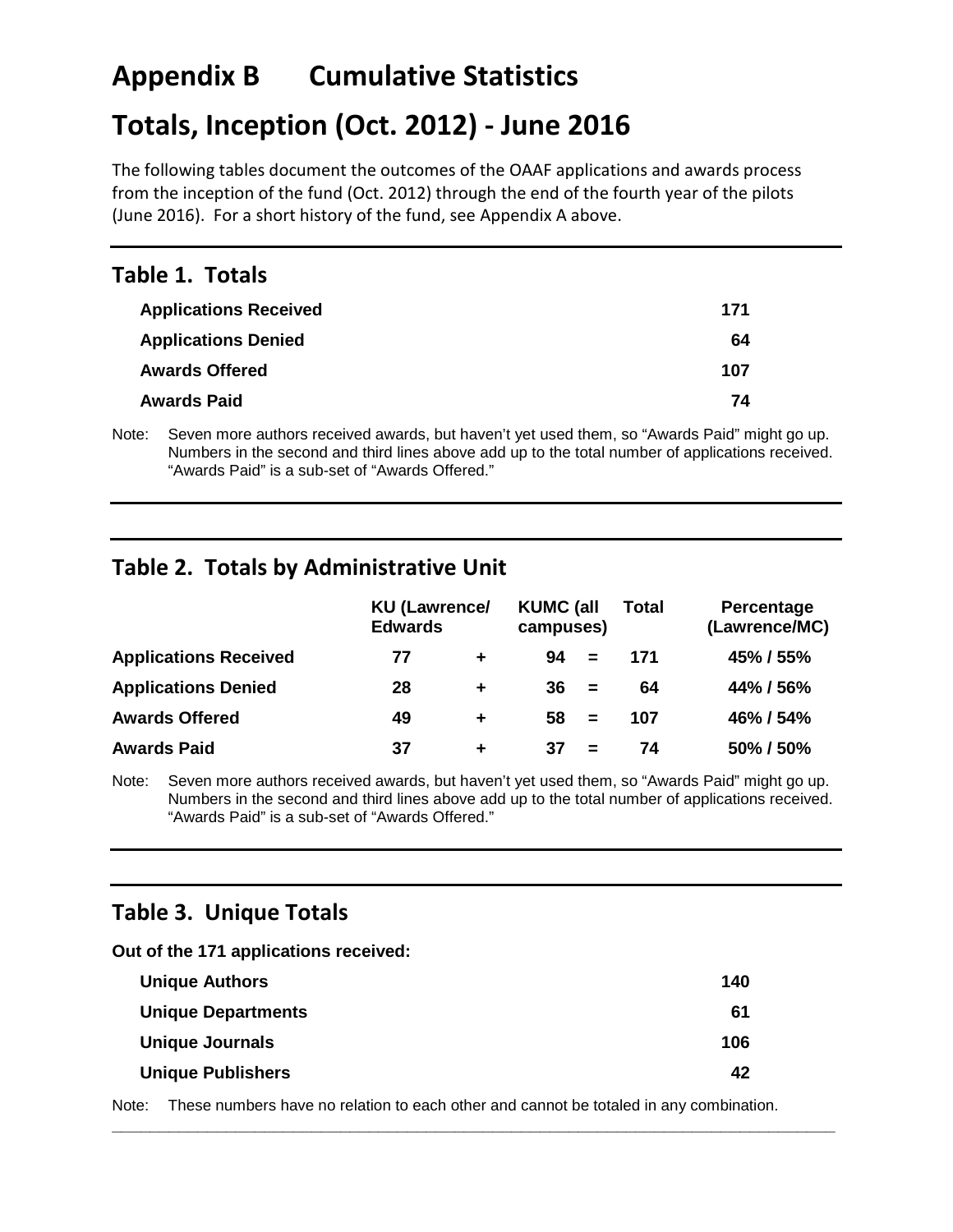## **Table 4. Trends**

#### **Number of Applications**

The number of applications stayed fairly steady for the first three years, but jumped significantly in this fourth year of the pilot.

**\_\_\_\_\_\_\_\_\_\_\_\_\_\_\_\_\_\_\_\_\_\_\_\_\_\_\_\_\_\_\_\_\_\_\_\_\_\_\_\_\_\_\_\_\_\_\_\_\_\_\_\_\_\_\_\_\_\_\_\_\_\_\_\_\_\_\_**

Applications Received, 2012-2013 > 32 Applications Received, 2013-2014 > 38 Applications Received, 2014-2015 > 34 Applications Received, 2015-2016 > 56

#### **Publisher's Charges to Authors**

The amount of money publishers charged authors applying for awards has ranged from a high of \$3750 to a low of \$80, with \$1495 being the amount most often charged.

#### **Amounts Authors Applied For**

Authors applied for amounts of money ranging from the OAAF's maximum of \$1500 to a minimal \$80, with the maximum amount being the one most often requested.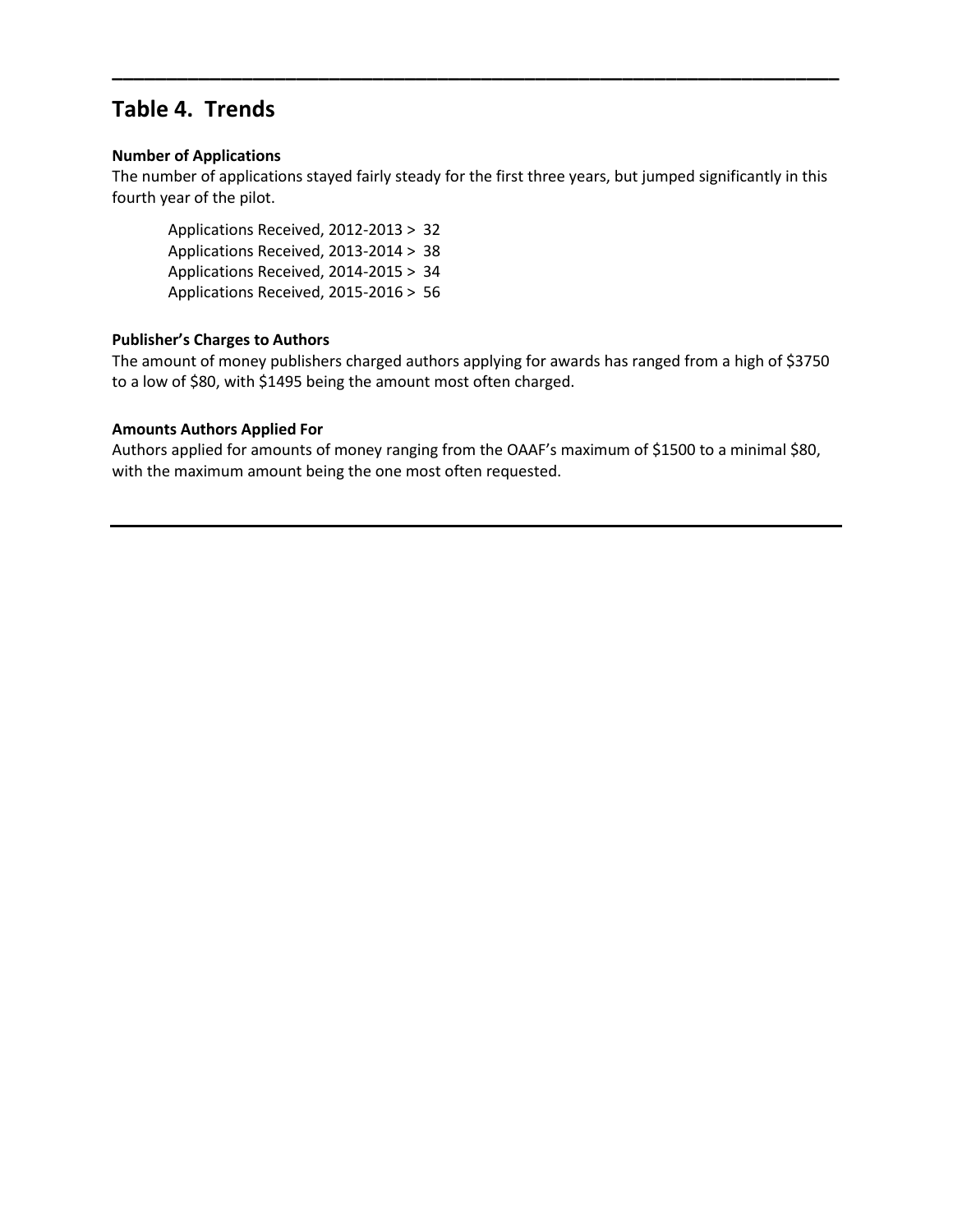# **Appendix C**

# **Highlights of Article-Level Metrics for Papers Funded by OAAF (Inception – June 2016)**

The three tables below show the top five articles the OAAF has supported as measured by journal article views, Google Scholar citation rates, and Web of Science citation rates.

Note: Full data for all 74 of the supported articles that have been placed in KU ScholarWorks so far is available in Appendix D below, including KU ScholarWorks usage statistics and Altmetric scores, in addition to the three measures used in these highlight tables.

## **1) Top Five OAAF-Funded Articles by Number of Journal Article Views**

|   |                      |                          | Google                                       |        |                  | KU                  |                          |                                                           |                         |                                                     |
|---|----------------------|--------------------------|----------------------------------------------|--------|------------------|---------------------|--------------------------|-----------------------------------------------------------|-------------------------|-----------------------------------------------------|
|   |                      | Journal Article Scholar: |                                              | Web of | <b>Altmetric</b> | <b>ScholarWorks</b> |                          |                                                           |                         |                                                     |
|   | Journal Title Views  |                          | $\frac{1}{2}$ Cited By $\frac{1}{2}$ Science |        | <b>Iscore</b>    | ▼ Views<br>v.       | <b>Authors</b>           | $\overline{\phantom{a}}$ Title<br>$\overline{\mathbf{v}}$ | Date Publish ▼ Citation | $\overline{\mathbf{v}}$                             |
|   |                      |                          |                                              |        |                  |                     |                          | Creativity in the Wild:                                   |                         | Atchley, Ruth Ann; Strayer, David L.; and Atchley,  |
|   |                      |                          |                                              |        |                  |                     | Atchley, Ruth            | <b>Improving Creative</b>                                 |                         | Paul. (2012) Creativity in the Wild: Improving      |
|   |                      |                          |                                              |        |                  |                     | Ann  Strayer, David      | <b>Reasoning through</b>                                  |                         | Creative Reasoning through Immersion in Natural     |
|   | Plos One             | 61600                    | 65                                           | 14     | 676              |                     | 305 L.     Atchley, Paul | <b>Immersion in Natural</b>                               | 2012-12-12              | Settings. Plos One, 7.12: 1-3.                      |
|   |                      |                          |                                              |        |                  |                     |                          |                                                           |                         |                                                     |
|   |                      |                          |                                              |        |                  |                     | Gong.                    |                                                           |                         | Gong, M., Kirkeminde, A., & Ren, S. (2013).         |
|   |                      |                          |                                              |        |                  |                     |                          | Maogang  Kirkeminde Symmetry-Defying Iron Pyrite          |                         | Symmetry-Defying Iron Pyrite (FeS2) Nanocrystals    |
|   |                      |                          |                                              |        |                  |                     | . Alec  Ren,             | (FeS2) Nanocrystals through                               |                         | through Oriented Attachment. Scientific reports, 3. |
| з | Scientific Repo      | 6626                     | 41                                           | 27     |                  |                     | 169 Shengiang            | <b>Oriented Attachment</b>                                | 2013-06-28              | http://dx/doi.org/10.1038/srep02092                 |
|   |                      |                          |                                              |        |                  |                     |                          |                                                           |                         |                                                     |
|   |                      |                          |                                              |        |                  |                     |                          |                                                           |                         |                                                     |
|   |                      |                          |                                              |        |                  |                     | Lamsdell,                | Babes in the wood -- a                                    |                         | Lamsdell, James C. and Selden, Paul A. (2013)       |
|   |                      |                          |                                              |        |                  |                     | James     Selden, Paul   | unique window into sea                                    |                         | Babes in the wood -- a unique window into sea       |
|   | <b>BMC</b> Evolution | 4995                     | 16                                           |        |                  | 160 A.              |                          | scorpion ontogeny                                         | 2013-05-10              | scorpion ontogeny. Evolutionary Biology, 13:98      |
|   |                      |                          |                                              |        |                  |                     |                          | Healthcare reform in the                                  |                         | Daemmrich, A. and Mohanty A. "Healthcare            |
|   |                      |                          |                                              |        |                  |                     | Daemmrich,               | United States and China:                                  |                         | reform in the United States and China:              |
|   |                      |                          |                                              |        |                  |                     | Arthur    Mohanty,       | Ipharmaceutical market                                    |                         | pharmaceutical market implications." BioMed         |
| 5 | Journal of Phal      | 4700                     |                                              |        | 17               |                     | 159 Ansuman              | implications                                              | 2014-07-14              | Central, July 14, 2014. doi:10.1186/2052-3211-7-9   |
|   |                      |                          |                                              |        |                  |                     |                          |                                                           |                         | Herrington, Luke M. (2013) Globalization and        |
|   |                      |                          |                                              |        |                  |                     |                          | Globalization and Religion                                |                         | Religion in Historical Perspective: A Paradoxical   |
|   |                      |                          |                                              |        |                  |                     |                          | in Historical Perspective: A                              |                         | Relationship. Religions, 4: 145-165                 |
|   | Religions            | 4525                     |                                              |        | 10 <sup>1</sup>  |                     | 209 Herrington, Luke M.  | Paradoxical Relationship                                  | 2013-03-12              | http://dx.doi.org/10.3390/rel4010145                |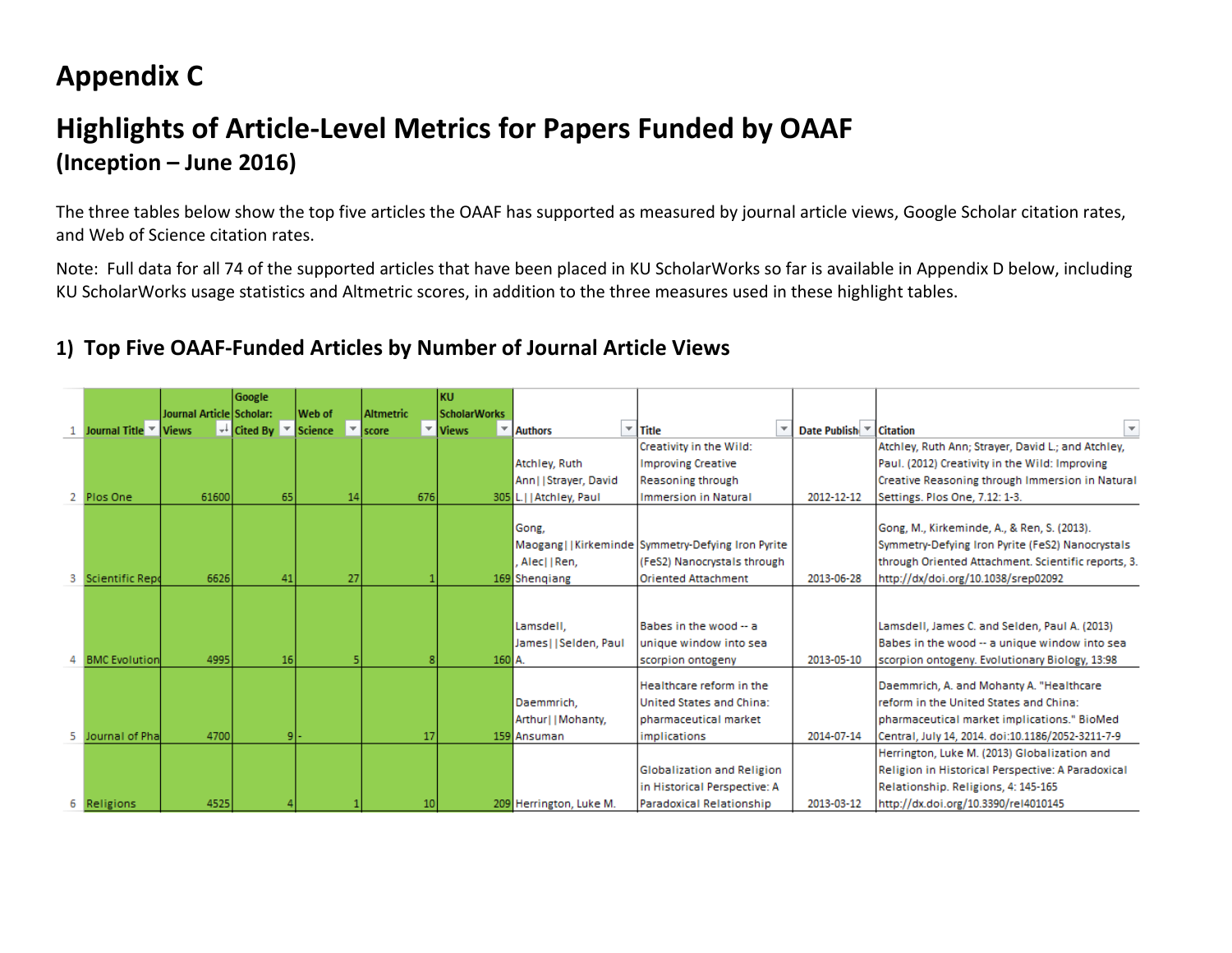## **2) Top Five OAAF-Funded Articles by Google Scholar Citation Rates**

| Journal Article Scholar:<br>Web of<br><b>Altmetric</b><br><b>ScholarWorks</b><br>$\overline{\phantom{a}}$ Cited By $\overline{\phantom{a}}$ Science<br>$\overline{\phantom{a}}$ Title<br>Journal Title <sup>v</sup> Views<br>▼ Views<br>▼ Authors<br>$\overline{\phantom{a}}$<br>Date Publish<br><b>Citation</b><br>$\overline{\phantom{a}}$<br>score<br>Creativity in the Wild:<br>Atchley, Ruth Ann; Strayer, David L.; and Atchley, Paul. (2012)<br>Atchley, Ruth<br><b>Improving Creative Reasoning</b><br>Creativity in the Wild: Improving Creative Reasoning |  |
|---------------------------------------------------------------------------------------------------------------------------------------------------------------------------------------------------------------------------------------------------------------------------------------------------------------------------------------------------------------------------------------------------------------------------------------------------------------------------------------------------------------------------------------------------------------------|--|
|                                                                                                                                                                                                                                                                                                                                                                                                                                                                                                                                                                     |  |
|                                                                                                                                                                                                                                                                                                                                                                                                                                                                                                                                                                     |  |
|                                                                                                                                                                                                                                                                                                                                                                                                                                                                                                                                                                     |  |
|                                                                                                                                                                                                                                                                                                                                                                                                                                                                                                                                                                     |  |
| through Immersion in Natural<br>through Immersion in Natural Settings. Plos One, 7.12: 1-3.<br>Ann  Strayer, David                                                                                                                                                                                                                                                                                                                                                                                                                                                  |  |
| 65<br>61600<br>676<br>2012-12-12<br>http://dx.doi.org/10.1371/journal.pone.0051474<br>2 Plos One<br>14<br>305 L. Hatchley, Paul<br>Settings                                                                                                                                                                                                                                                                                                                                                                                                                         |  |
| Gong.<br>Gong, M., Kirkeminde, A., & Ren, S. (2013). Symmetry-Defying<br>Maogang   Kirkeminde Symmetry-Defying Iron Pyrite<br>Iron Pyrite (FeS2) Nanocrystals through Oriented<br>Alec  Ren,<br>Attachment. Scientific reports, 3.<br>(FeS2) Nanocrystals through<br>6626<br>27<br>2013-06-28<br><b>Scientific Repo</b><br><b>Oriented Attachment</b><br>http://dx/doi.org/10.1038/srep02092<br>41<br>169 Shengiang                                                                                                                                                 |  |
| Machines vs. Ensembles:<br>Suderman R, Deeds EJ (2013) Machines vs. Ensembles:                                                                                                                                                                                                                                                                                                                                                                                                                                                                                      |  |
| <b>Effective MAPK Signaling</b><br>Effective MAPK Signaling through Heterogeneous Sets of                                                                                                                                                                                                                                                                                                                                                                                                                                                                           |  |
| Protein Complexes. PLoS Comput Biol 9(10): e1003278.<br>Suderman,<br>through Heterogeneous Sets of                                                                                                                                                                                                                                                                                                                                                                                                                                                                  |  |
| 4092<br>19<br>2013-10-10<br>http://dx.doi.org/10.1371/journal.pcbi.1003278<br>Plos Computat<br>146 Ryan     Deeds, Eric J.<br>Protein Complexes                                                                                                                                                                                                                                                                                                                                                                                                                     |  |
| The amphibians and reptiles<br>Brown, Rafe M.   Siler,                                                                                                                                                                                                                                                                                                                                                                                                                                                                                                              |  |
| of Luzon Island, Philippines,<br>Brown, Rafe M.; et al. (2013) The amphibians and reptiles<br>Cameron                                                                                                                                                                                                                                                                                                                                                                                                                                                               |  |
| David     Oliveros, Carl<br>VIII: the herpetofauna of<br>of Luzon Island, Philippines, VIII: the herpetofauna of                                                                                                                                                                                                                                                                                                                                                                                                                                                    |  |
| Hirang     Welton, Luke<br>Cagayan and Isabela Provinces, northern Sierra Madre<br>Cagayan and Isabela                                                                                                                                                                                                                                                                                                                                                                                                                                                              |  |
| Jarett     Rock.<br>Provinces, northern Sierra<br>Mountain Range, ZooKeys 266: 1-120.                                                                                                                                                                                                                                                                                                                                                                                                                                                                               |  |
| 45<br>2013-07-02<br>5 ZooKeys<br>18 <sup>1</sup><br>11<br>Madre Mountain Range<br>http://dx.doi.org/10.3897/zookeys.266.3982<br>241 Ashley    Swab,                                                                                                                                                                                                                                                                                                                                                                                                                 |  |
| Lamsdell,<br>Lamsdell, James C. and Selden, Paul A. (2013) Babes in the<br>Babes in the wood -- a unique<br>James     Selden, Paul<br>window into sea scorpion<br>wood -- a unique window into sea                                                                                                                                                                                                                                                                                                                                                                  |  |
| <b>BMC</b> Evolution<br>4995<br>16<br>$160$ A.<br>2013-05-10<br>scorpion ontogeny. Evolutionary Biology, 13:98<br>ontogeny                                                                                                                                                                                                                                                                                                                                                                                                                                          |  |

## **3) Top Five OAAF-Funded Articles by Web of Science Citation Rates**

|                                        |                          | Google                            |    |         |               |     | KU                             |                                |                                |                                                   |              |                                                                                                     |
|----------------------------------------|--------------------------|-----------------------------------|----|---------|---------------|-----|--------------------------------|--------------------------------|--------------------------------|---------------------------------------------------|--------------|-----------------------------------------------------------------------------------------------------|
|                                        | Journal Article Scholar: |                                   |    | Web of  | Altmetric     |     | <b>ScholarWorks</b>            |                                |                                |                                                   |              |                                                                                                     |
| Journal Title $\overline{\phantom{a}}$ | <b>Views</b>             | $\overline{\phantom{a}}$ Cited By |    | Science | <b>Iscore</b> |     | $\overline{\phantom{a}}$ Views | <b>Authors</b>                 | $\overline{\phantom{a}}$ Title |                                                   | Date Publish | <b>Citation</b>                                                                                     |
|                                        |                          |                                   |    |         |               |     |                                | Gong.                          |                                |                                                   |              | Gong, M., Kirkeminde, A., & Ren, S. (2013).                                                         |
|                                        |                          |                                   |    |         |               |     |                                |                                |                                | Maogang  Kirkeminde Symmetry-Defying Iron Pyrite  |              | Symmetry-Defying Iron Pyrite (FeS2) Nanocrystals                                                    |
|                                        |                          |                                   |    |         |               |     |                                | . Aleci i Ren.                 |                                | (FeS2) Nanocrystals through                       |              | through Oriented Attachment, Scientific reports, 3.                                                 |
| <b>Scientific Repo</b>                 | 6626                     |                                   | 41 | 27      |               |     |                                | 169 Shengiang                  |                                | <b>Oriented Attachment</b>                        | 2013-06-28   | http://dx/doi.org/10.1038/srep02092                                                                 |
|                                        |                          |                                   |    |         |               |     |                                |                                |                                | Creativity in the Wild:                           |              | Atchley, Ruth Ann: Strayer, David L.; and Atchley,                                                  |
|                                        |                          |                                   |    |         |               |     |                                |                                |                                | <b>Improving Creative</b>                         |              | Paul. (2012) Creativity in the Wild: Improving                                                      |
|                                        |                          |                                   |    |         |               |     |                                | Atchley, Ruth                  |                                | Reasoning through                                 |              | Creative Reasoning through Immersion in Natural                                                     |
|                                        |                          |                                   |    |         |               |     |                                | Ann  Strayer, David            |                                | <b>Immersion in Natural</b>                       |              | Settings. Plos One, 7.12: 1-3.                                                                      |
| Plos One                               | 61600                    |                                   | 65 | 14      |               | 676 |                                | 305 L.     Atchley, Paul       |                                | <b>Settings</b>                                   | 2012-12-12   | http://dx.doi.org/10.1371/journal.pone.0051474                                                      |
|                                        |                          |                                   |    |         |               |     |                                | Costa, Flavia                  |                                | Mi2beta Is Required for c-                        |              | Costa, Flavia C.; Fedosyuk, Halyna; Chazelle, Allen                                                 |
|                                        |                          |                                   |    |         |               |     |                                | C.IIFedosvuk.                  |                                | <b>Globin Gene Silencing:</b>                     |              | M.; Neades, Renee Y.; and Peterson, Kenneth R.                                                      |
|                                        |                          |                                   |    |         |               |     |                                | Halyna     Chazelle,           |                                | Temporal Assembly of a                            |              | (2012) Mi2beta Is Required for c-Globin Gene                                                        |
|                                        |                          |                                   |    |         |               |     |                                | Allen M.     Neades,           |                                | GATA-1-FOG-1-Mi2 Repressor                        |              | Silencing: Temporal Assembly of a GATA-1-FOG-1-                                                     |
| <b>Plos Genetics</b>                   | 3509                     |                                   | 15 | 11      |               |     |                                | 189 Renee Y.     Peterson,     |                                | Complex in b-YAC Transgenic<br>The amphibians and | 2012-12-20   | Mi2 Repressor Complex in b-YAC Transgenic Mice.<br>brown, Rafe M.; et al. (2013) The amphibians and |
|                                        |                          |                                   |    |         |               |     |                                | <u>brown, kate will stret,</u> |                                |                                                   |              |                                                                                                     |
|                                        |                          |                                   |    |         |               |     |                                | Cameron                        |                                | reptiles of Luzon Island,                         |              | reptiles of Luzon Island, Philippines, VIII: the                                                    |
|                                        |                          |                                   |    |         |               |     |                                | David     Oliveros, Carl       |                                | Philippines, VIII: the                            |              | herpetofauna of Cagayan and Isabela Provinces,                                                      |
|                                        |                          |                                   |    |         |               |     |                                | Hirang  Welton, Luke           |                                | herpetofauna of Cagayan                           |              | northern Sierra Madre Mountain Range. ZooKeys                                                       |
| ZooKeys                                |                          |                                   | 18 | 11      |               | 45  |                                | 241 Jarett   Rock.             |                                | and Isabela Provinces.                            | 2013-07-02   | $266:1-120.$                                                                                        |
|                                        |                          |                                   |    |         |               |     |                                |                                |                                | Machines vs. Ensembles:                           |              | Suderman R. Deeds EJ (2013) Machines vs.                                                            |
|                                        |                          |                                   |    |         |               |     |                                |                                |                                | <b>Effective MAPK Signaling</b>                   |              | <b>Ensembles: Effective MAPK Signaling through</b>                                                  |
|                                        |                          |                                   |    |         |               |     |                                | Suderman,                      |                                | through Heterogeneous Sets                        |              | Heterogeneous Sets of Protein Complexes. PLoS                                                       |
| <b>Plos Computat</b>                   | 4092                     |                                   | 19 |         |               |     |                                | 146 Ryan     Deeds, Eric J.    |                                | of Protein Complexes                              | 2013-10-10   | Comput Biol 9(10): e1003278.                                                                        |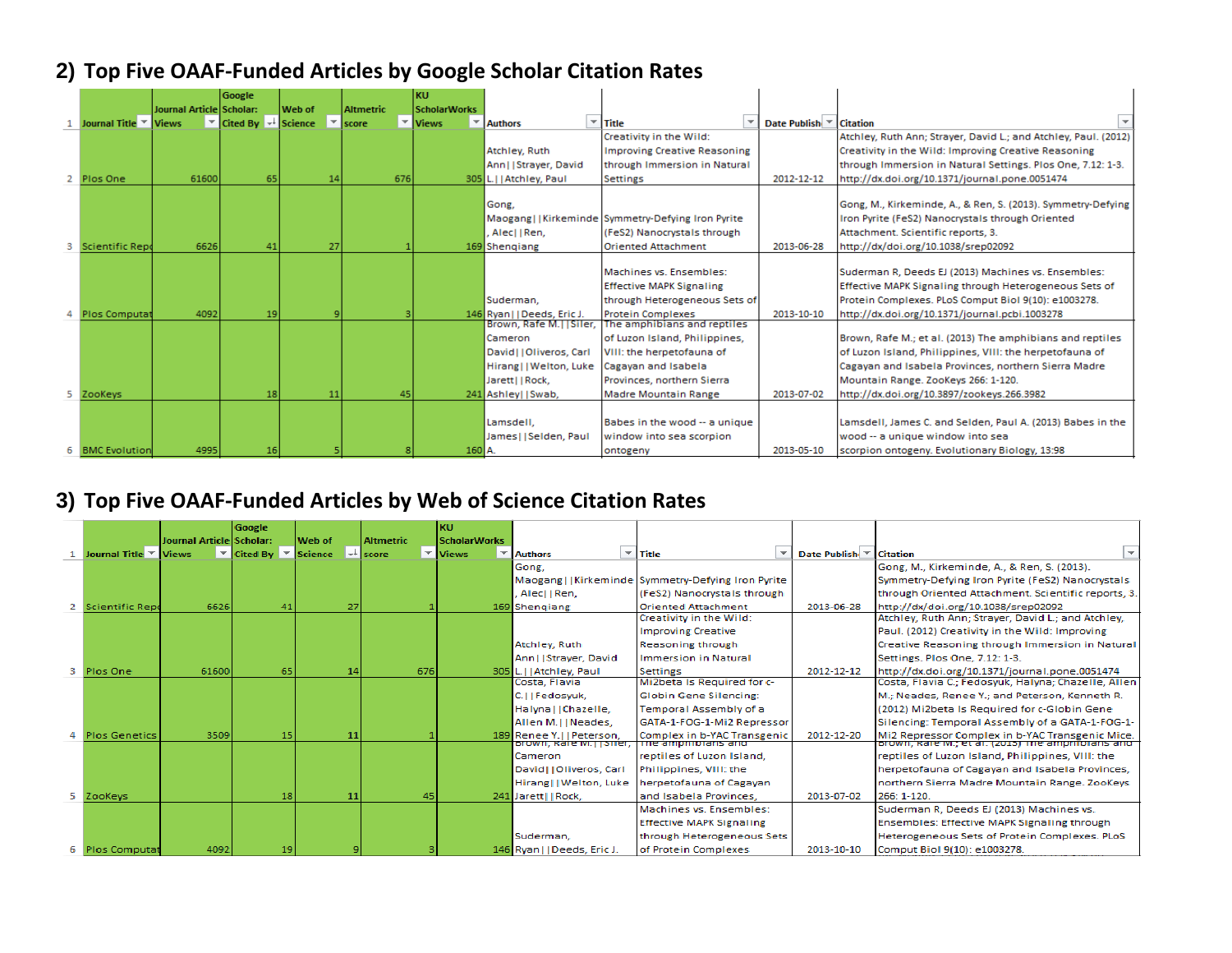# **Appendix D KU One University Open Access Author Fund**

## **Full List of Published Papers, October 2012 - June 2016**

|                                          |                        | Google          |               |                  | <b>KU</b>           |                                                                                                                                                                                                                            |                                                                                                                                                                                                                                                                                  |                          |                                                                                                                                                                                                                                                                                                                                                                                                                                                                                            |                                                          |
|------------------------------------------|------------------------|-----------------|---------------|------------------|---------------------|----------------------------------------------------------------------------------------------------------------------------------------------------------------------------------------------------------------------------|----------------------------------------------------------------------------------------------------------------------------------------------------------------------------------------------------------------------------------------------------------------------------------|--------------------------|--------------------------------------------------------------------------------------------------------------------------------------------------------------------------------------------------------------------------------------------------------------------------------------------------------------------------------------------------------------------------------------------------------------------------------------------------------------------------------------------|----------------------------------------------------------|
|                                          | <b>Journal Article</b> | Scholar:        | <b>Web</b> of |                  | <b>ScholarWorks</b> |                                                                                                                                                                                                                            |                                                                                                                                                                                                                                                                                  |                          |                                                                                                                                                                                                                                                                                                                                                                                                                                                                                            |                                                          |
| <b>Journal Title</b>                     | <b>Views</b>           | <b>Cited By</b> | Science       | <b>Altmetric</b> | <b>Views</b>        | Authors                                                                                                                                                                                                                    | <b>Title</b>                                                                                                                                                                                                                                                                     | <b>Date Published</b>    | <b>Citation</b>                                                                                                                                                                                                                                                                                                                                                                                                                                                                            | DOI                                                      |
| Plos One                                 | 61600                  | 65              | 14            | 676              |                     | Atchley, Ruth Ann     Strayer,<br>305 David L.     Atchley, Paul                                                                                                                                                           | Creativity in the Wild: Improving<br>Creative Reasoning through<br>mmersion in Natural Settings                                                                                                                                                                                  | 2012-12-12               | Atchley, Ruth Ann; Strayer, David L.; and Atchley, Paul. (2012)<br>Creativity in the Wild: Improving Creative Reasoning through<br>Immersion in Natural Settings. Plos One, 7.12: 1-3.<br>http://dx.doi.org/10.1371/journal.pone.0051474                                                                                                                                                                                                                                                   | 10.1371/jo<br>urnal.pone.                                |
| <b>Scientific Report</b>                 | 6626                   | 41              | 27            |                  |                     | Gong, Maogang   Kirkeminde,<br>169 Alec     Ren, Shengiang                                                                                                                                                                 | Symmetry-Defying Iron Pyrite (FeS2)<br>Nanocrystals through Oriented<br>Attachment                                                                                                                                                                                               | 2013-06-28               | Gong, M., Kirkeminde, A., & Ren, S. (2013). Symmetry-Defying Iron<br>Pyrite (FeS2) Nanocrystals through Oriented Attachment. Scientific<br>reports, 3. http://dx/doi.org/10.1038/srep02092                                                                                                                                                                                                                                                                                                 | 10.1038/sre                                              |
| <b>Plos Computatio</b><br><b>ZooKeys</b> | 4092                   | 19<br>18        | 11            | 45               |                     | 146 Suderman, Ryan     Deeds, Eric J.<br>Brown, Rafe M.     Siler, Cameron<br>David     Oliveros, Carl<br>Hirang     Welton, Luke<br>Jarett     Rock, Ashley     Swab,<br>John  Van Weerd,<br>241 Merlijn     Van Beijnen, | Machines vs. Ensembles: Effective<br>MAPK Signaling through<br>Heterogeneous Sets of Protein<br>Complexes<br>The amphibians and reptiles of<br>Luzon Island, Philippines, VIII: the<br>herpetofauna of Cagayan and<br>Isabela Provinces, northern Sierra<br>Madre Mountain Range | 2013-10-10<br>2013-07-02 | Suderman R, Deeds EJ (2013) Machines vs. Ensembles: Effective<br>MAPK Signaling through Heterogeneous Sets of Protein Complexes.<br>PLoS Comput Biol 9(10): e1003278.<br>http://dx.doi.org/10.1371/journal.pcbi.1003278<br>Brown, Rafe M.; et al. (2013) The amphibians and reptiles of Luzon<br>Island, Philippines, VIII: the herpetofauna of Cagayan and Isabela<br>Provinces, northern Sierra Madre Mountain Range. ZooKeys 266: 1-<br>120. http://dx.doi.org/10.3897/zookeys.266.3982 | 10.1371/jo<br>urnal.pcbi.1<br>10.3897/zoo<br>keys.266.39 |
|                                          |                        |                 |               |                  |                     |                                                                                                                                                                                                                            |                                                                                                                                                                                                                                                                                  |                          |                                                                                                                                                                                                                                                                                                                                                                                                                                                                                            |                                                          |
| <b>BMC</b> Evolutional                   | 4995                   | 16              |               |                  |                     | Lamsdell, James     Selden, Paul<br>160 A.                                                                                                                                                                                 | Babes in the wood -- a unique<br>window into sea scorpion ontogeny                                                                                                                                                                                                               | 2013-05-10               | Lamsdell, James C. and Selden, Paul A. (2013) Babes in the wood -- a<br>unique window into seascorpion ontogeny. Evolutionary Biology,<br>13:98                                                                                                                                                                                                                                                                                                                                            | 10.1186/147<br>1-2148-13-                                |
| <b>Frontiers in Psyc</b>                 | 3337                   | 15              |               | 19               |                     | 133 Siew, Cynthia S. Q.                                                                                                                                                                                                    | Community structure in the<br>phonological network                                                                                                                                                                                                                               | 2013-08-27               | Siew CSQ (2013) Community structure in the phonological network.<br>Front. Psychol. 4:553. http://dx.doi.org/10.3389/fpsyg.2013.00553                                                                                                                                                                                                                                                                                                                                                      | 10.3389/fps<br>yg.2013.005                               |
| <b>Plos Computatio</b>                   | 4075                   | 15              |               |                  |                     | Jo, Sunhwan     Lee, Hui<br>Sun     Skolnick, Jeffrey     Im,<br>165 Wonpil                                                                                                                                                | Restricted N-glycan Conformational<br>Space in the PDB and Its Implication<br>in Glycan Structure Modeling                                                                                                                                                                       | 2013-03-14               | the PDB and Its Implication in Glycan Structure Modeling. Plos<br>Computational Biology, 9.3: 1-10.<br>http://dx.doi.org/10.1371/journal.pcbi.1002946                                                                                                                                                                                                                                                                                                                                      | 10.1371/jo<br>urnal.pcbi.1                               |
| <b>Plos Genetics</b>                     | 3509                   | 15              | 11            |                  |                     | Costa, Flavia C.     Fedosyuk,<br>Halyna     Chazelle, Allen<br>M.     Neades, Renee<br>189 Y.     Peterson, Kenneth R.                                                                                                    | Mi2beta Is Required for c-Globin<br>Gene Silencing: Temporal Assembly<br>of a GATA-1-FOG-1-Mi2 Repressor<br>Complex in b-YAC Transgenic Mice                                                                                                                                     | 2012-12-20               | Costa, Flavia C.; Fedosyuk, Halyna; Chazelle, Allen M.; Neades, Renee<br>Y.; and Peterson, Kenneth R. (2012) Mi2beta Is Required for c-Globin<br>Gene Silencing: Temporal Assembly of a GATA-1-FOG-1-Mi2<br>Repressor Complex in b-YAC Transgenic Mice. Plos Genetics, 8.12.                                                                                                                                                                                                               | 10.1371/jo<br>urnal.pgen.                                |
| Plos One                                 | 3658                   | 14              |               |                  |                     | 148 Dentler, William L., Jr                                                                                                                                                                                                | A Role for the Membrane in<br>Regulating Chlamydomonas<br>Flagellar Length                                                                                                                                                                                                       | 2013-01-24               | Dentler, William. (2013) A Role for the Membrane in Regulating<br>Chlamydomonas Flagellar Length. Plos One, 8.1: 1-12.<br>http://dx/doi.org/10.1371/journal.pone.0053366                                                                                                                                                                                                                                                                                                                   | 10.1371/jo<br>urnal.pone.                                |
| <b>Optics Express</b>                    | 901                    | 12              |               |                  |                     | Gao, Shuang     Sullivan, Maurice<br>157 O.     Hui, Rongqing                                                                                                                                                              | Complex-optical-field lidar system<br>for range and vector velocity<br>measurement                                                                                                                                                                                               | 2012-11-01               | Gao, Shuang; Sullivan, Maurice O.; and Hui, Rongqing. (2012) Complex-<br>optical-field lidar system for range and vector velocity measurement.<br>Optics Express, 20.23. http://dx.doi.org/10.1364/OE.20.025867                                                                                                                                                                                                                                                                            | 10.1364/OE.                                              |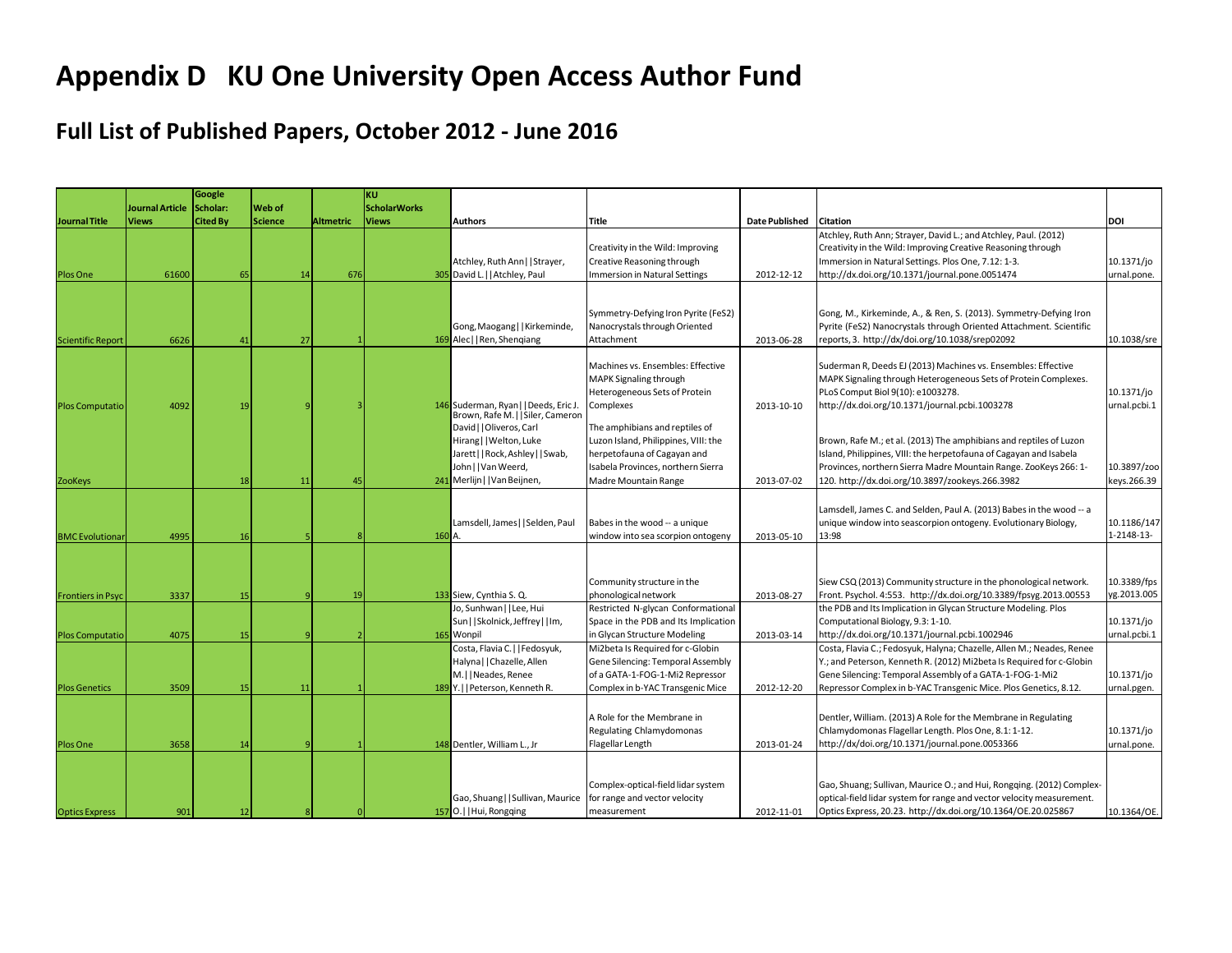| <b>BMC Public Heal</b>         | 1591 | 10 |    |                  | Santaularia, Jeanie     Johnson,<br>Monica     Hart, Laurie     Haskett, Relationships between sexual<br>Lori     Welsh, Ericka     Faseru,<br>113 Babalola | violence and chronic disease: a cross<br>sectional study                                                                                          | 2014-07-14 | Santaularia, Jeanie, Monica Johnson, Laurie Hart, Lori Haskett, Ericka<br>Welsh, and Babalola Faseru. "Relationships between Sexual Violence<br>and Chronic Disease: A Cross-sectional Study." BMC Public Health 14<br>(2014): n. pag. http://dx.doi.org/10.1186/1471-2458-14-1286.                                    | 10.1186/147<br>1-2458-14-  |
|--------------------------------|------|----|----|------------------|-------------------------------------------------------------------------------------------------------------------------------------------------------------|---------------------------------------------------------------------------------------------------------------------------------------------------|------------|------------------------------------------------------------------------------------------------------------------------------------------------------------------------------------------------------------------------------------------------------------------------------------------------------------------------|----------------------------|
| Plos One                       | 3444 | 10 |    |                  | Ndolo, Rosemary A.     Laun,<br>Yepeng  Duan,<br>Shaofeng  Forrest, M.<br>185 Laird   Krise, Jeffrey P.                                                     | Lysosomotropic Properties of<br><b>Weakly Basic Anticancer Agents</b><br>Promote Cancer Cell Selectivity In<br>Vitro                              | 2012-11-07 | Ndolo, R.A.; Laun, Y.; Duan, S.; Forrest, M.L.; and Krise, J.P. (2012)<br>Lysosomotropic Properties of Weakly Basic Anticancer Agents<br>Promote Cancer Cell Selectivity In Vitro. Plos One 7.11: 1-9.<br>http://dx.doi.org/10.1371/journal.pone.0049366                                                               | 10.1371/jo<br>urnal.pone.  |
| Journal of Pharm               | 4700 |    | 17 |                  | Daemmrich, Arthur     Mohanty,<br>159 Ansuman                                                                                                               | Healthcare reform in the United<br>States and China: pharmaceutical<br>market implications                                                        | 2014-07-14 | Daemmrich, A. and Mohanty A. "Healthcare reform in the United<br>States and China: pharmaceutical market implications." BioMed<br>Central, July 14, 2014. doi:10.1186/2052-3211-7-9                                                                                                                                    | 10.1186/205                |
| Plos One                       | 2807 |    | 82 |                  | Vitevitch, Michael S.     Sereno,<br>Joan A.   Jongman,<br>268 Allard   Goldstein, Rutherford                                                               | Speaker Sex Influences Processing of<br>Grammatical Gender                                                                                        | 2013-11-13 | Vitevitch MS, Sereno J, Jongman A, Goldstein R (2013) Speaker Sex<br>Influences Processing of Grammatical Gender. PLoS ONE 8(11):<br>e79701.<br>http://dx.doi.org/10.1371/journal.pone.0079701                                                                                                                         | 10.1371/jo<br>urnal.pone.  |
| <b>Plos Genetics</b>           | 4210 |    | 16 |                  | Monnahan, Patrick J.   Kelly,<br>115 John K.                                                                                                                | Epistasis Is a Major Determinant of<br>the Additive Genetic Variance in<br>Mimulus guttatus                                                       | 2015-05-11 | Monnahan PJ, Kelly JK (2015) Epistasis Is a Major Determinant of the<br>Additive Genetic Variance in Mimulus guttatus. PLoS Genet 11(5):<br>e1005201.<br>http://dx.doi.org/10.1371/journal.pgen.1005201                                                                                                                | 10.1371/jo<br>urnal.pgen.  |
| Plos One                       | 1659 |    |    |                  | Meinhardt, Sarah     Manley Jr.,<br>Michael W.     Parente, Daniel<br>147 J.   Swint-Kruse, Liskin                                                          | Rheostats and Toggle Switches for<br>Modulating Protein Function                                                                                  | 2013-12-30 | Meinhardt S, Manley MW Jr, Parente DJ, Swint-Kruse L (2013)<br>Rheostats and Toggle Switches for Modulating Protein Function. PLoS<br>ONE 8(12): e83502. http://dx.doi.org/10.1371/journal.pone.0083502                                                                                                                | 10.1371/jo<br>irnal.pone.  |
| Plos One                       | 2185 |    |    |                  | Ward, Joy K.     Roy, Debosree<br>Samanta     Chatterjee,<br>Iera     Bone, Courtney<br>R.     Springer, Clint J.     Kelly,<br>200 John K.                 | Identification of a Major QTL That<br>Alters Flowering Time at Elevated<br>[CO2] in Arabidopsis thaliana                                          | 2012-11-21 | Ward, Joy K.; et al. (2012) Identification of a Major QTL That Alters<br>Flowering Time at Elevated [CO2] in Arabidopsis thaliana. Plos One,<br>7.11:1-9.http://dx.doi.org/10.1371/journal.pone.0049028                                                                                                                | 10.1371/jo<br>urnal.pone.  |
| <b>Frontiers in Psychology</b> |      |    |    | 116 <sub>S</sub> | Goldstein,<br>Rutherford     Vitevitch, Michael                                                                                                             | The influence of clustering<br>coefficient on word-learning: how<br>groups of similar sounding words<br>facilitate acquisition                    | 2014-11-18 | Goldstein, Rutherford, and Michael S. Vitevitch. "The Influence of<br>Clustering Coefficient on Word-learning: How Groups of Similar<br>Sounding Words Facilitate Acquisition." Frontiers in Psychology Front.<br>Psychol. 5 (2014): n. pag.<br>http://dx.doi.org/10.3389/fpsyg.2014.01307.                            | 10.3389/fps<br>yg.2014.013 |
| Nature and Science of Sleep    |      |    |    | 128 F.           | Al-Sharman, Alham<br>Jehad     Siengsukon, Catherine                                                                                                        | Time rather than sleep appears to<br>enhance off-line learning and<br>transfer of learning of an implicit<br>continuous task                      | 2014-03-05 | sleep appears to enhance off-line learning and transfer of learning of<br>an implicit continuous task" Nature and Science of Sleep. Department<br>of Physical Therapy and Rehabilitation Science, University of Kansas<br>Medical Center, Kansas City, KS, USA. 2014:6, 27-36.<br>http://dx.doi.org/10.2147/NSS.S53789 | 10.2147/NSS                |
| Proceedings of the American Ma |      |    |    | 126 H.           | Perez, Carlos     Torres, Rodolfo                                                                                                                           | Minimal regularity conditions for the<br>end-point estimate of bilinear<br>Calderón-Zygmund operators                                             | 2014-01-09 | Perez, Carlos and Torres, Rodolfo H. "Minimal regularity conditions for<br>the end-point estimate of bilinear Calderón-Zygmund operators" Proc<br>Amer. Math. Soc. Ser. B 1 (2014), 1-13.<br>http://dx.doi.org/10.1090/S2330-1511-2014-00009-2                                                                         | 10.1090/S23<br>30-1511-    |
| Drug Design, Development and T |      |    |    |                  | Li, Nianhu     Xu,<br>Zhanwang     Wooley, Paul<br>H.     Zhang, Jianxin     Yang,<br>121 Shang-You                                                         | Therapeutic potentials of naringin<br>on polymethylmethacrylate induced<br>osteoclastogenesis and osteolysis, in<br>vitro and in vivo assessments | 2013-12-10 | Li, N., Xu, Z., Wooley, P. H., Zhang, J., & Yang, S. Y. (2014). Therapeutic<br>potentials of naringin on polymethylmethacrylate induced<br>osteoclastogenesis and osteolysis, in vitro and in vivo assessments.<br>Drug design, development and therapy, 8, 1.<br>http://dx.doi.org/10.2147/DDDT.S52714                | 10.2147/DD                 |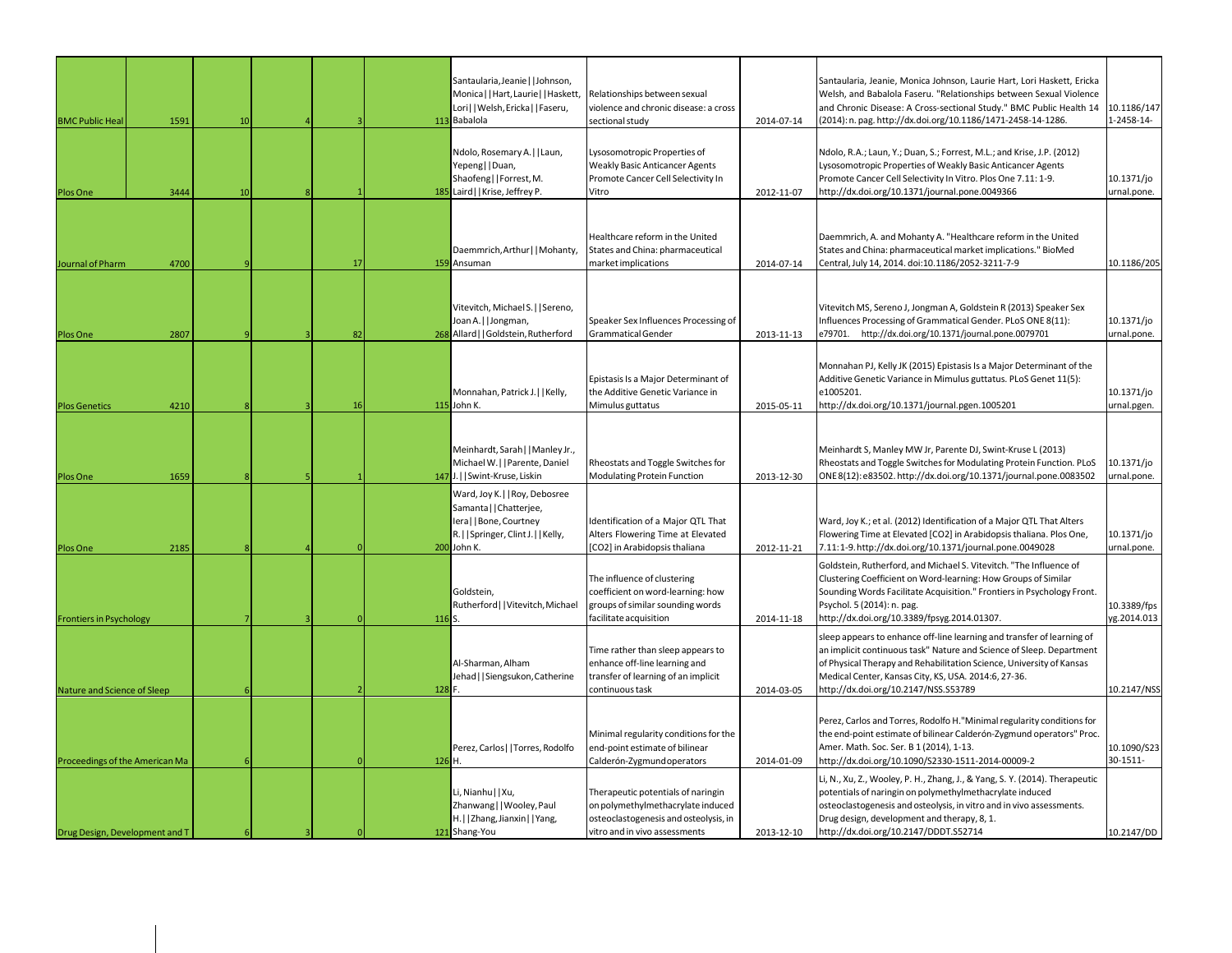| Plos One                        | 3157 |  |    |     | Chandrakesan,<br>Parthasarathy   Jakkula, Laxmi<br>Uma Maheswar Rao     Ahmed,<br>Ishfaq     Roy, Badal     Anant,<br>158 Shrikant     Umar, Shahid   | Differential Effects of B-catenin and<br>NF-KB Interplay in the Regulation of<br>Cell Proliferation, Inflammation and<br>Tumorigenesis in Response to<br><b>Bacterial Infection</b> | 2013-11-21 | Chandrakesan P, Jakkula LUMR, Ahmed I, Roy B, Anant S, et al. (2013)<br>Differential Effects of ß-catenin and NF-KB Interplay in the Regulation<br>of Cell Proliferation, Inflammation and Tumorigenesis in Response to<br>Bacterial Infection. PLoS ONE 8(11): e79432.<br>http://dx.doi.org/10.1371/journal.pone.0079432    | 10.1371/jo<br>urnal.pone. |
|---------------------------------|------|--|----|-----|-------------------------------------------------------------------------------------------------------------------------------------------------------|-------------------------------------------------------------------------------------------------------------------------------------------------------------------------------------|------------|------------------------------------------------------------------------------------------------------------------------------------------------------------------------------------------------------------------------------------------------------------------------------------------------------------------------------|---------------------------|
| Journal of Melittology          |      |  |    |     | Engel, Michael S.     Michener,<br>129 Charles D.                                                                                                     | A minute stingless bee in Eocene<br>Fushan amber from northeastern<br>China (Hymenoptera: Apidae)                                                                                   | 2013-07-29 | Engel, Michael S. (2013). A minute stingless bee in Eocene Fushan<br>amber from northeastern China (Hymenoptera: Apidae). Journal of<br>Melittology 14:41649.<br>https://journals.ku.edu/index.php/melittology/article/view/4560                                                                                             | 10.17161/jo               |
| Plos One                        | 1606 |  |    | 212 | Aaron W.     Kettle, W.<br>Dean     Slade, Norman<br>A.     Bodbyl-Roels, Sarah<br>Ann     Collins, Cathy<br>Diane   Salisbury, Vaughn                | Detection and Plant Monitoring<br>Programs: Lessons from an Intensive<br>Survey of Asclepias meadii with Five<br>Observers                                                          | 2012-12-20 | Alexander, Helen M.; et al. (2012) Detection and Plant Monitoring<br>Programs: Lessons from an Intensive Survey of Asclepias meadii with<br>Five Observers. Plos One, 7.12.<br>http://dx.doi.org/10.1371/journal.pone.0052762                                                                                                | 10.1371/jo<br>urnal.pone. |
| <b>Biosensors</b>               | 1103 |  |    |     | Wildgen, Sarah M.     Dunn,<br>99 Robert C.                                                                                                           | Whispering Gallery Mode<br>Resonators for Rapid Label-Free<br>Biosensing in Small Volume Droplets                                                                                   | 2015-03-23 | Wildgen, Sarah M., and Robert Dunn. "Whispering Gallery Mode<br>Resonators for Rapid Label-Free Biosensing in Small Volume<br>Droplets." Biosensors 5.1 (2015): 118-30.<br>http://dx.doi.org/10.3390/bios5010118.                                                                                                            | 10.3390/bio               |
| Plos One                        | 1897 |  |    |     | Politzer-Ahles,<br>127 Stephen     Fiorentino, Robert                                                                                                 | The Realization of Scalar Inferences:<br>Context Sensitivity without<br><b>Processing Cost</b>                                                                                      | 2013-05-16 | Politzer-Ahles, Stephen and Fiorentino, Robert. (2013) The Realization<br>of Scalar Inferences: Context Sensitivity without Processing Cost. Plos 10.1371/jo<br>One, 8.5: 1-6. http://dx.doi.org/10.1371/journal.pone.0063943                                                                                                | urnal.pone.               |
| Journal of Software Engineering |      |  |    |     | Sankaranarayanan,<br>308 Hemaiyer     Kulkarni, Prasad A.                                                                                             | Source-to-Source Refactoring and<br>Elimination of Global Variables in C<br>Programs                                                                                                | 2013-05-01 | Sankaranarayanan, H. and Kulkarni, P.A. (2013) Source-to-Source<br>Refactoring and Elimination of Global Variables in C Programs. A<br>Journal of Software Engineering and Applications, 1-10.<br>http://dx.doi.org/10.4236/jsea.2013.65033                                                                                  | 10.4236/jsea              |
| Religions                       | 4525 |  | 10 |     | 209 Herrington, Luke M.                                                                                                                               | Globalization and Religion in<br>Historical Perspective: A Paradoxical<br>Relationship                                                                                              | 2013-03-12 | Herrington, Luke M. (2013) Globalization and Religion in Historical<br>Perspective: A Paradoxical Relationship. Religions, 4: 145-165<br>http://dx.doi.org/10.3390/rel4010145                                                                                                                                                | 10.3390/rel4              |
| <b>BMC Neuroscien</b>           | 1707 |  |    |     | D.     Hui, Dongwei     Pal,<br>Ranu     Hafez, Mohamed<br>M.     Sayed-Ahmed, Mohamed<br>M.     Al-Yahya, Abdulaziz<br>28 A.     Michaelis, Elias K. | Gene expression patterns in the<br>hippocampus during the<br>development and aging of Glud1<br>(Glutamate Dehydrogenase 1)<br>transgenic and wild type mice                         | 2014-03-04 | Mohamed M., Sayed-Ahmed, Mohamed M., Al-Yahya, Abdulaziz A.,<br>Michaelis, Elias K. "Gene expression patterns in the hippocampus<br>during the development and aging of Glud1 (Glutamate<br>Dehydrogenase 1) transgenic and wild type mice." (2014) BMC<br>Neuroscience 2014, 15:37. http://dx.doi.org/10.1186/1471-2202-15- | 10.1186/147<br>1-2202-15- |
| Journal of Multid               | 155  |  | 11 |     | Bhattacharya, Rajib<br>K.     Vaishnav,<br>155 Niralee     Dubinsky, Richard M.                                                                       | Is there an increased risk of hip<br>fracture in multiple sclerosis?<br>Analysis of the Nationwide Inpatient<br>Sample                                                              | 2014-02-13 | Bhattacharya, Rajib K., Dubinsky RM., Vaishnav N. 2014. "ls there<br>an increased risk of hip fracture in multiple sclerosis? Analysis of the<br>Nationwide Inpatient Sample. â€Dove Press 2014:7.<br>http://dx.doi.org/10.2147/JMDH.S54786                                                                                  | 10.2147/JM                |
| <b>Plos One</b>                 | 3368 |  |    |     | Botanov, Yevgeny     Ilardi,<br>154 Stephen S.                                                                                                        | The Acute Side Effects of Bright Light<br>Therapy: A Placebo-Controlled<br>Investigation                                                                                            | 2013-09-24 | Botanov Y, Ilardi SS (2013) The Acute Side Effects of Bright Light<br>Therapy: A Placebo-Controlled Investigation. PLoS ONE 8(9): e75893.<br>http://dx.doi.org/10.1371/journal.pone.0075893                                                                                                                                  | 10.1371/jo<br>urnal.pone. |
| <b>Plos One</b>                 | 1642 |  |    |     | Cherry, Joseph Bradley<br>C.     Bruce, Jared M.     Lusk,<br>Jason L.     Crespi, John M.     Lim,<br>113 Seung-Lark     Bruce, Amanda S. Making     | Neurofunctional Correlates of<br>Ethical, Food-Related Decision-                                                                                                                    | 2015-04-01 | Cherry, J. Bradley C., Jared M. Bruce, Jayson L. Lusk, John M. Crespi,<br>Seung-Lark Lim, and Amanda S. Bruce. "Neurofunctional Correlates of<br>Ethical, Food-Related Decision-Making." PLoS ONE PLOS ONE 10.4<br>(2015): n. pag. http://dx.doi.org/10.1371/journal.pone.0120541.                                           | 10.1371/jo<br>urnal.pone. |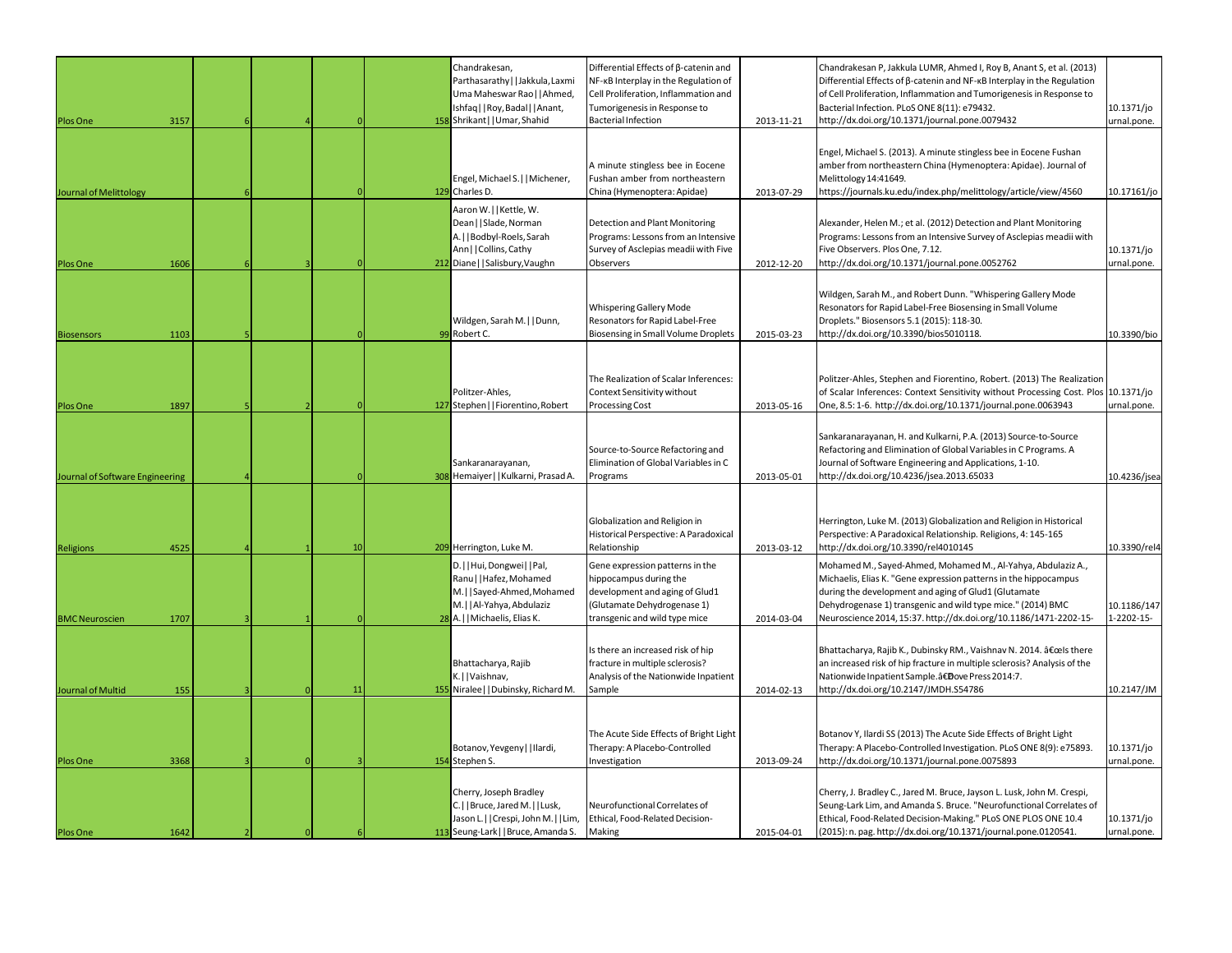| Orthopaedic Journal of Sports M  |      |  |  |     | Mullen, Scott   Cotton,<br>Jon     Bechtold, Megan     Toby,<br>182 E. Bruce                                                                                                 | Barefoot Running: The Effects of an<br>8-Week Barefoot Training Program                                                                                                      | 2014-03-11 | Mullen et al. "Barefoot Running: The Effects of an 8-Week Barefoot<br>Training Program." Sage Publications, March 2014.<br>doi:10.1177/2325967114525582                                                                                                                                                                                                   | 10.1177/232<br>5967114525  |
|----------------------------------|------|--|--|-----|------------------------------------------------------------------------------------------------------------------------------------------------------------------------------|------------------------------------------------------------------------------------------------------------------------------------------------------------------------------|------------|-----------------------------------------------------------------------------------------------------------------------------------------------------------------------------------------------------------------------------------------------------------------------------------------------------------------------------------------------------------|----------------------------|
| Journal of Blood Medicine        |      |  |  |     | Pawar, Rahul D.     William,<br>Travis  Khera, Rahdul  Eid,<br>Albert     Aljitawi, Omar<br>138 S.     Dusing, Reginald W.                                                   | neutrophil recovery<br>postchemotherapy in acute myeloid<br>leukemia cases without evidence of<br>infection: role of homing of<br>neutrophils                                | 2014-03-10 | Omar S., Dusing, Reginald W. " Inflammatory response following<br>neutrophil recovery postchemotherapy in acute myeloid leukemia<br>cases without evidence of infection: role of homing of neutrophils"<br>Journal of Blood Medicine. Dove Medical Press Ltd, Volume 2014:5<br>Pages 37 - 41. http://dx.doi.org/10.2147/JBM.S53616                        | 10.2147/JB                 |
|                                  |      |  |  |     | Engel, Michael S.   Gonzalez,                                                                                                                                                | Journal of Melittology: First year                                                                                                                                           |            | Engel, Michael S.; Gonzalez, Victor H.; Michener, Charles D. (2014).<br>"Journal of Melittology: First year 'abuzz'" Journal of Melittology, 27:1-                                                                                                                                                                                                        |                            |
| Journal of Melitt                | 109  |  |  |     | 109 Victor H.     Michener, Charles D.                                                                                                                                       | 'abuzz'                                                                                                                                                                      | 2014-01-18 | https://journals.ku.edu/index.php/melittology/article/view/4673                                                                                                                                                                                                                                                                                           | 10.17161/jo                |
| Journal of Melitt                | 177  |  |  |     | Rasmussen, Claus     Gonzalez,<br>Victor H.     Engel, Michael<br>177 S.     Michener, Charles D.                                                                            | In memoriam: Wallace Edmund<br>LaBerge (1927-2013)                                                                                                                           | 2013-09-09 | Rasmussen et al. (2013). In memoriam: Wallace Edmund LaBerge<br>(1927-2013). Journal of Melittology 17:41661.                                                                                                                                                                                                                                             | 10.17161/jo                |
| International Journal of General |      |  |  |     | Bhattacharya, Rajib<br>K.     Mahnken, Jonathan<br>160 D.     Rigler, Sally K.                                                                                               | Impact of admission blood glucose<br>level on outcomes in community-<br>acquired pneumonia in older adults                                                                   | 2013-05-06 | Bhattacharya, Rajib K.; Mahnken, Jonathan D.; and Rigler, Sally K.<br>(2013) Impact of admission blood glucose level on outcomes in<br>community-acquired pneumonia in older adults. International Journal<br>of General Medicine, 6, 341-344.<br>http://dx/doi.org/10.2147/IJGM.S42854                                                                   | 10.2147/IJG                |
| <b>BMC Nephrology</b>            | 1406 |  |  | 155 | Rigler, Sally K.     Wetmore,<br>James B.     Mahnken, Jonathan<br>D.     Dong, Lei     Ellerbeck,<br>Edward F.     Shireman, Theresa                                        | Impact of a modified data capture<br>period on Liu comorbidity index<br>scores in Medicare enrollees<br>initiating chronic dialysis                                          | 2013-01-27 | Rigler, Sally K.; et al. (2013) Impact of a modified data capture period<br>on Liu comorbidity index scores in Medicare enrollees initiating<br>chronic dialysis. BMC Nephrology, 14:51.<br>http://dx.doi.org/10.1186/1471-2369-14-51                                                                                                                     | 10.1186/147<br>1-2369-14-  |
| <b>ZooKeys</b>                   | 2911 |  |  |     | Engel, Michael S.     Michener,<br>139 Charles D.                                                                                                                            | The melectine bee genera<br>Brachymelecta and Sinomelecta<br>(Hymenoptera, Apidae)                                                                                           |            | Engel, Michael S. and Michener, Charles D. (2012) The melectine bee<br>genera Brachymelecta and<br>Sinomelecta (Hymenoptera, Apidae). ZooKeys, 244:1-19.<br>41239 http://dx.doi.org/10.3897/zookeys.244.3979                                                                                                                                              | 10.3897/zoo<br>keys.244.39 |
| ZooKeys                          | 2911 |  |  |     | Engel, Michael S.     Michener,<br>139 Charles D.                                                                                                                            | The melectine bee genera<br>Brachymelecta and Sinomelecta<br>(Hymenoptera, Apidae).                                                                                          |            | Engel, M. S. and C. D. Michener. 2012. "The melectine bee genera<br>Brachymelecta and Sinomelecta (Hymenoptera, Apidae)" ZooKeys.<br>41239 244.1-19. http://dx.doi.org/10.3897/zookeys.244.3979                                                                                                                                                           | 10.3897/zoo<br>keys.244.39 |
| <b>Scientific Reports</b>        |      |  |  |     | Shipman, Adam J.     Acevedo,<br>Diana S.     Palaniyandi,<br>Kanagaraj   Hall, Everett<br>G.     Kosa, Edina     Stumpff, Kelly<br>63 M.     Smith, Guerin J.     Pitstick, | SPECC1L deficiency results in<br>increased adherens junction stability<br>and reduced cranial neural crest cell<br>delamination                                              | 2016-01-20 | Kanagaraj Palaniyandi, Everett G. Hall, Edina Kosa, Kelly M. Stumpff,<br>Guerin J. Smith, Lenore Pitstick, Eric C. Liao, Bryan C. Bjork, Andras<br>Czirok, and Irfan Saadi. "SPECC1L Deficiency Results in Increased<br>Adherens Junction Stability and Reduced Cranial Neural Crest Cell<br>Delamination." Sci. Rep. Scientific Reports 6 (2016): 17735. | 10.1038/sre                |
| <b>BMC Research N</b>            | 424  |  |  |     | Ndikum-Moffor, Florence<br>M.     Faseru, Babalola     Filippi,<br>Melissa K.     Wei,<br>76 Hou     Engelman, Kimberly K.                                                   | Health status among black African-<br>born women in Kansas City: a<br>preliminary assessment                                                                                 | 2015-10-05 | Ndikum-Moffor, Florence M., Babalola Faseru, Melissa K. Filippi, Hou<br>Wei, and Kimberly K. Engelman. "Health Status among Black African-<br>born Women in Kansas City: A Preliminary Assessment." BMC<br>Research Notes BMC Res Notes 8.1 (2015): n. pag.<br>http://dx.doi.org/10.1186/s13104-015-1469-1                                                | 10.1186/s13<br>104-015-    |
| <b>Journal of Medic</b>          | 242  |  |  |     | Kumar, Anup Kasi<br>Loknarth     Dakhil,<br>Christopher     Satyan, Megha<br>144 Teeka     Haideri, Nisreen                                                                  | Extramedullary progression of<br>multiple myeloma despite<br>concomitant medullary response to<br>multiple combination therapies and<br>autologous transplant: a case report | 2014-09-08 | Kumar, et al. "Extramedullary progression of multiple myeloma<br>despite concomitant medullary response to multiple combination<br>therapies and autologous transplant: a case report." BioMed Central<br>September 8, 2014. doi:10.1186/1752-1947-8-299                                                                                                  | 10.1186/175<br>2-1947-8-   |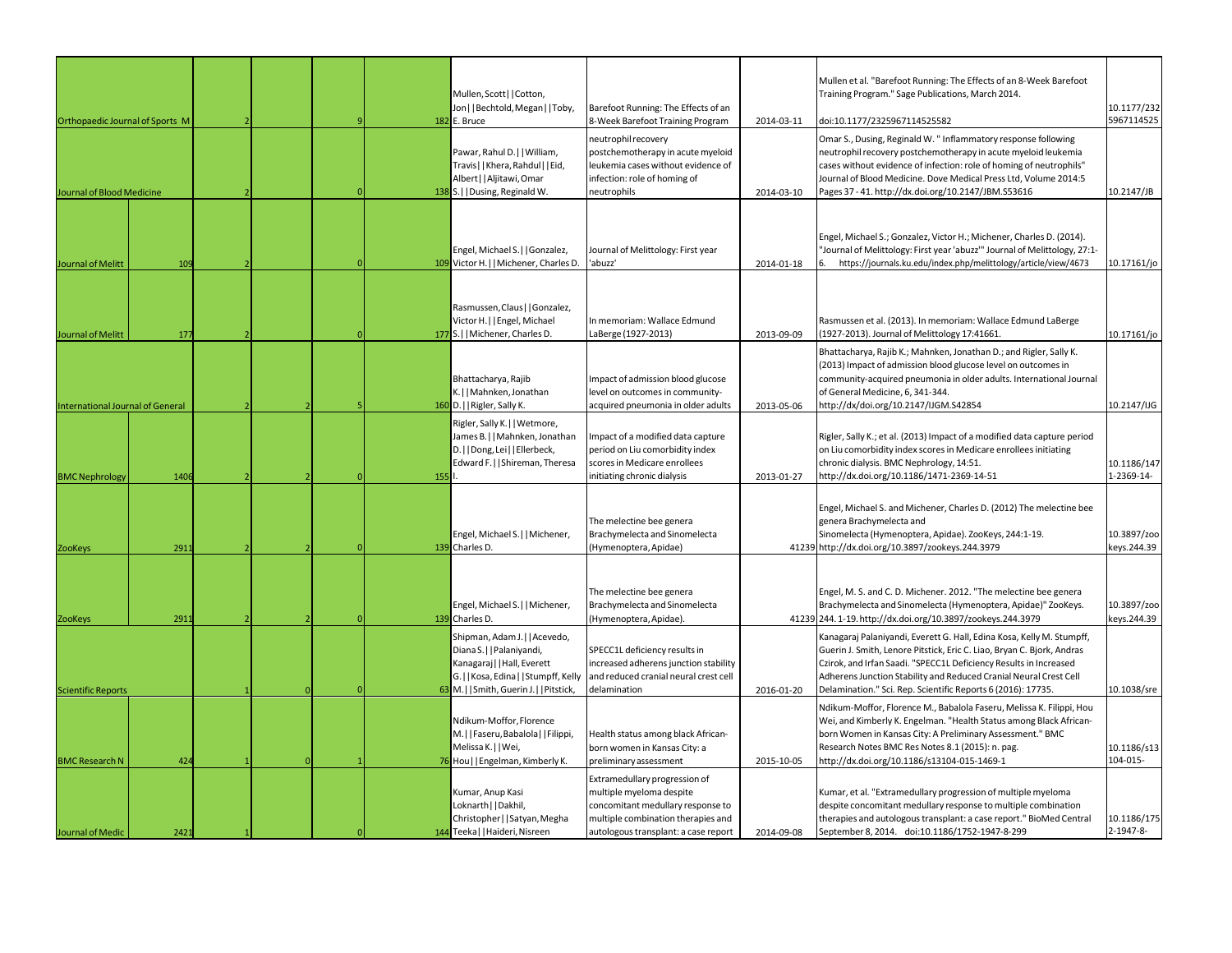| Journal of Multidisciplinary He alt       |      |  |    |  | Bhattacharya, Shelley B    Rossi,<br>160 Michelle I    Mentz, Jennifer M. | Optimizing Strategies to Improve<br>Interprofessional Practice for<br>Veterans, Part 1                                                   | 2014-04-17 | Battacharya et al. "Optimizing Strategies to Improve Interprofessional<br>Practice for Veterans, Part 1." Journal of Multidisciplinary Healthcare,<br>April 17, 2014. doi:10.2147/JMDH.S51010                                                                               | 10.2147/JM    |
|-------------------------------------------|------|--|----|--|---------------------------------------------------------------------------|------------------------------------------------------------------------------------------------------------------------------------------|------------|-----------------------------------------------------------------------------------------------------------------------------------------------------------------------------------------------------------------------------------------------------------------------------|---------------|
| Journal of Langu                          | 186  |  |    |  | 186 Massengill Shaw, Donita                                               | The Impact of Word Study<br>Intervention on Adult English<br>Learners' Spelling and Reading                                              | 2014-03-01 | Shaw, Donita Massengill. "The Impact of Word Study Intervention on<br>Adult English Learners' Spelling and Reading" Journal of Language<br>Teaching and Research, Vol 5, No 2 (2014), 245-252, Mar 2014.<br>http://dx.doi.org/10.4304/jltr.5.2.245-252                      | 10.4304/jltr. |
|                                           |      |  |    |  |                                                                           |                                                                                                                                          |            |                                                                                                                                                                                                                                                                             |               |
| <b>Open Access Me</b>                     | 165  |  |    |  | 165 Brimacombe, Michael                                                   | Genomic aggregation effects and<br>Simpson's paradox                                                                                     | 2014-01-08 | Brimacombe, M. (2014). Genomic aggregation effects and Simpson's<br>paradox. http://dx.doi.org/10.2147/OAMS.S52288                                                                                                                                                          | 10.2147/OA    |
| Journal of Melitt                         | 154  |  |    |  | Engel, Michael S.     Michener,<br>154 Charles D.                         | Introducing the Journal of<br>Melittology: An outlet for<br>disseminating bee research and<br>raising melittological awareness           | 2013-01-11 | Engel, Michael S.; Michener, Charles D. 2013. Introducing the Journal<br>of Melittology: An outlet for disseminating bee research and raising<br>melittological awareness. Journal of Melittology 1:1-3.<br>https://journals.ku.edu/index.php/melittology/article/view/4433 | 10.17161/jo   |
| <b>Ecology and Evolution (Electro nic</b> |      |  |    |  | Deborah R. Smith  Yong-Chao spider                                        | Population genetic evidence for sex-<br>specific dispersal in an inbred social                                                           | 2016-06    | Smith, D. R., Su, Y.-C., Berger-Tal, R. and Lubin, Y. (2016), Population<br>genetic evidence for sex-specific dispersal in an inbred social spider.<br>Ecol Evol. doi:10.1002/ece3.2200                                                                                     | 10.1002/ece   |
| Health and Human Rights Jour na           |      |  |    |  | Corinne Schwarz  Erik Unruh                                               | Human Trafficking Identification and<br>Service Provision in the Medical and<br>Social Service Sectors                                   | 2016-06    |                                                                                                                                                                                                                                                                             |               |
| <b>Scientific Reports</b>                 |      |  |    |  | Ti Wang  Tika R. Kafle  Bhupa Interaction                                 | Growing Ultra-flat Organic Films on<br>Graphene with a Face-on Stacking<br>via Moderate Molecule-Substrate                               | 2016-06-30 | Wang, T. et al. Growing Ultra-flat Organic Films on Graphene<br>with a Face-on Stacking via Moderate Molecule-Substrate<br>Interaction. Sci. Rep. 6, 28895; doi: 10.1038/srep28895 (2016).                                                                                  | 10.1038/sre   |
| <b>Scientific Reports</b>                 |      |  |    |  | Hiroshi Nishimune  Yomna Ba                                               | Dual-color STED microscopy reveals<br>a sandwich structure of Bassoon and<br>Piccolo in active zones of adult and<br>aged mice           | 2016-06-20 | Nishimune, H., Badawi, Y., Mori, S., & Shigemoto, K. (2016). Dual-<br>color STED microscopy reveals a sandwich structure of Bassoon and<br>Piccolo in active zones of adult and aged mice. Scientific Reports, 6,<br>27935. http://doi.org/10.1038/srep27935                | 10.1038/sre   |
| Plos ONE                                  | 530  |  |    |  | Rebecca J. Lepping  Ruth Ann Depression                                   | Neural Processing of Emotional<br>Musical and Nonmusical Stimuli in                                                                      | 2016-06-10 | Lepping RJ, Atchley RA, Chrysikou E, Martin LE, Clair AA, Ingram RE, et<br>al. (2016) Neural Processing of Emotional Musical and Nonmusical<br>Stimuli in Depression. PLoS ONE 11(6): e0156859.<br>doi:10.1371/journal.pone.0156859                                         | 10.1371/jour  |
| Plos One                                  | 785  |  | 13 |  | 42 Watts, Amber  Walters, Ryan                                            | Intra-individual Variability of<br>Physical Activity in Older Adults<br>with and without Mild Alzheimer's<br>Disease                     | 2016-04-20 | Watts A, Walters RW, Hoffman L, Templin J (2016) Intra-Individual<br>Variability of Physical Activity in Older Adults With and Without Mild<br>Alzheimer's Disease. PLoS ONE 11(4): e0153898.<br>doi:10.1371/journal.pone.0153898                                           | 10.1371/jour  |
| <b>PLoS Computatio</b>                    | 1219 |  |    |  |                                                                           | Mathematical model for length<br>control by the timing of substrate<br>Maulik K. Nariya  Johnny Isra switching in the type III secretion | 2016-04-14 | Nariya MK, Israeli J, Shi JJ, Deeds EJ (2016) Mathematical Model for<br>Length Control by the Timing of Substrate Switching in the Type III<br>Secretion System. PLoS Comput Biol 12(4): e1004851.<br>doi:10.1371/journal.pcbi.1004851                                      | 10.1371/jour  |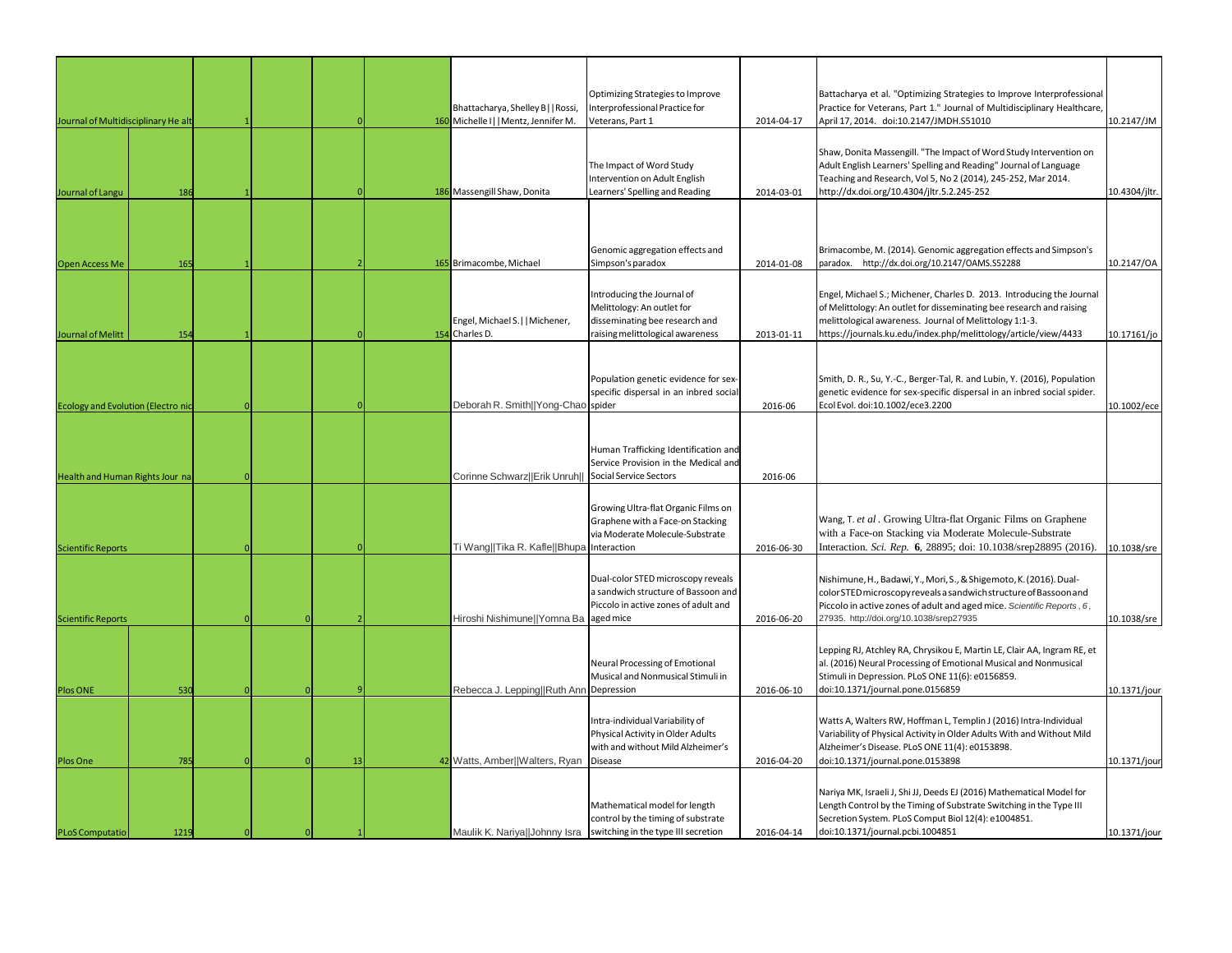| <b>PLOS ONE</b>                          | 1118 |  |    |     | Abdallah M. Samy  A. Townse bluetongue virus                                                                                                | Climate change influences on the<br>global potential distribution of                                                                              | 2016-03-09 | Samy AM, Peterson AT (2016) Climate Change Influences on the<br>Global Potential Distribution of Bluetongue Virus. PLoS ONE 11(3):<br>e0150489. doi:10.1371/journal.pone.0150489                                                                                                                                                                                | 10.1371/jour                 |
|------------------------------------------|------|--|----|-----|---------------------------------------------------------------------------------------------------------------------------------------------|---------------------------------------------------------------------------------------------------------------------------------------------------|------------|-----------------------------------------------------------------------------------------------------------------------------------------------------------------------------------------------------------------------------------------------------------------------------------------------------------------------------------------------------------------|------------------------------|
| <b>BMC</b> Evolutionar                   | 1810 |  | 69 |     | 73 Grismer, Jesse L.  Schulte, Ja Dragon Lizards.                                                                                           | The Eurasian Invasion:<br>Phylogenomic data reveal multiple<br>Southeast Asian origins for Indian                                                 | 2016-02-19 | The Eurasian invasion: phylogenomic data reveal multiple Southeast<br>Asian origins for Indian Dragon Lizards Jesse L. Grismer, James A.<br>Schulte, II, Alana Alexander, Philipp Wagner, Scott L. Travers, Matt D.<br>Buehler, Luke J. Welton, Rafe M. Brown BMC Evol Biol. 2016; 16: 43.<br>Published online 2016 February 19. doi: 10.1186/s12862-016-0611-6 | 10.1186/s128                 |
| Plos One                                 | 312  |  |    |     | Gleason, Jennifer M.     Zhou,<br>Yihong     Hackett, Jennifer<br>L.     Harris, Bethany<br>80 R.   Greenfield, Michael D.                  | Development of a Genomic<br>Resource and Quantitative Trait Loci<br>Mapping of Male Calling Traits in the<br>Lesser Wax Moth, Achroia grisella    | 2016-01-25 | Gleason, Jennifer M., Yihong Zhou, Jennifer L. Hackett, Bethany R.<br>Harris, and Michael D. Greenfield. "Development of a Genomic<br>Resource and Quantitative Trait Loci Mapping of Male Calling Traits in<br>the Lesser Wax Moth, Achroia Grisella." PLOS ONE PLoS ONE 11.1<br>(2016): n. pag. http://dx.doi.org/10.1371/journal.pone.0147014                | 10.1371/jo<br>urnal.pone.    |
| <b>Surgical Neurolo</b>                  | 78   |  |    |     | Smith, Kyle     Crabtree,<br>78 Kelli   Chamoun, Roukoz                                                                                     | Delayed intraventricular metastasis<br>of clival chordoma                                                                                         | 2016-01-05 | Smith, Kyle, Kelli Crabtree, and Roukoz Chamoun. "Delayed<br>Intraventricular Metastasis of Clival Chordoma." Surgical Neurology<br>International Surg Neurol Int 7.1 (2016): 3.<br>http://dx.doi.org/10.4103/2152-7806.173313#sthash.196a8Mh7.dpuf 7806.173313                                                                                                 | 10.4103/215                  |
| <b>Frontiers in Neurology</b>            |      |  |    |     | Sienguskon, Catherine     Al-<br>Dughmi, Mayis     Al-Sharman,<br>63 Alham     Stevens, Suzanne                                             | Sleep parameters, functional status,<br>and time post-stroke are associated<br>with offline motor skill learning in<br>people with chronic stroke | 2015-10-30 | Siengsukon, Catherine, Mayis Al-Dughmi, Alham Al-Sharman, and<br>Suzanne Stevens. "Sleep Parameters, Functional Status, and Time<br>Post-Stroke Are Associated with Offline Motor Skill Learning in People<br>with Chronic Stroke." Frontiers in Neurology Front. Neurol. 6 (2015):<br>n.pag.http://dx.doi.org/10.3389/fneur.2015.00225                         | 10.3389/fne<br>ur.2015.0022  |
| Journal of Hema                          | 887  |  |    |     | Bai, Xue Tao     Moles,<br>Ramona     Chaib-Mezrag,<br>77 Hassiba     Nicot, Christophe                                                     | Small PARP inhibitor PJ-34 induces<br>cell cycle arrest and apoptosis of<br>adult T-cell leukemia cells                                           | 2015-10-23 | Bai, Xue Tao, Ramona Moles, Hassiba Chaib-Mezrag, and Christophe<br>Nicot. "Small PARP Inhibitor PJ-34 Induces Cell Cycle Arrest and<br>Apoptosis of Adult T-cell Leukemia Cells." Journal of Hematology &<br>Oncology (2015): n. pag. http://dx.doi.org/10.1186/s13045-015-0217-                                                                               | 10.1186/s13<br>045-015-      |
| Plos One                                 | 656  |  |    |     | Duch, Clara<br>Escudero     Williams, Richard<br>Alexander John     Timm, Robert<br>212 Laura                                               | M.     Perez-Tris, Javier     Benitez,   A Century of Shope Papillomavirus<br>n Museum Rabbit Specimens                                           | 2015-07-06 | Escudero Duch C, Williams RAJ, Timm RM, Perez-Tris J, Benitez L<br>(2015) A Century of Shope Papillomavirus in Museum Rabbit<br>Specimens. PLoS ONE 10(7): e0132172.<br>http://dx.doi.org/10.1371/journal.pone.0132172.                                                                                                                                         | 10.1371/jo<br>urnal.pone.    |
| <b>Urology Case Reports</b>              |      |  |    |     | Flores, David M.     Murray, Katie   Needle Aspiration of a Prostatic<br>S.     Griebling, Thomas<br>118 L.     Broghammer, Joshua A.       | Transrectal Ultrasound Guided<br>Abscess: Salvage Treatment After<br>Failed Transurethral Resection                                               | 2015-04-18 | Flores, David M., Katie S. Murray, Tomas L. Griebling, and Joshua A.<br>Broghammer. "Transrectal Ultrasound Guided Needle Aspiration of a<br>Prostatic Abscess: Salvage Treatment After Failed Transurethral<br>Resection." Urology Case Reports (2015): n. pag.<br>http://dx.doi.org/10.1016/j.eucr.2015.03.006.                                               | 10.1016/j.eu<br>cr.2015.03.0 |
| nternational Jou                         | 837  |  |    | 131 | Christina M.     Lewis, Charley<br>Sabe  Williams,<br>Chandler     Barnes,<br>Charles  Rosenwasser, Lanny<br>J.     Choi, Won S.     Daley, | Ensuring Healthy American Indian<br>Generations for Tomorrow through<br>Safe and Healthy Indoor<br>Environments                                   | 2015-03-04 | Charles Barnes, Lanny Rosenwasser, Won Choi, and Christine Daley.<br>"Ensuring Healthy American Indian Generations for Tomorrow<br>through Safe and Healthy Indoor Environments." IJERPH International<br>Journal of Environmental Research and Public Health 12.3 (2015):<br>2810-822. http://dx.doi.org/10.3390/ijerph120302810.                              | 10.3390/ijer<br>ph12030281   |
|                                          |      |  |    |     |                                                                                                                                             |                                                                                                                                                   |            |                                                                                                                                                                                                                                                                                                                                                                 |                              |
| <b>BMC Medical Research Methodo logy</b> |      |  |    |     | Dinesh pal Mudaranthakam                                                                                                                    | Clinical Trials Start up Process<br>Analysis of Patients Greater than or<br>Equal to 65 with Predominant<br>Cervical Spine Fractures: Issues of   |            |                                                                                                                                                                                                                                                                                                                                                                 |                              |
| Journal of Emergencies, Trauma & Shock   |      |  |    |     | James M. Haan, M.D.                                                                                                                         | Disposition and Dysphagia                                                                                                                         |            |                                                                                                                                                                                                                                                                                                                                                                 |                              |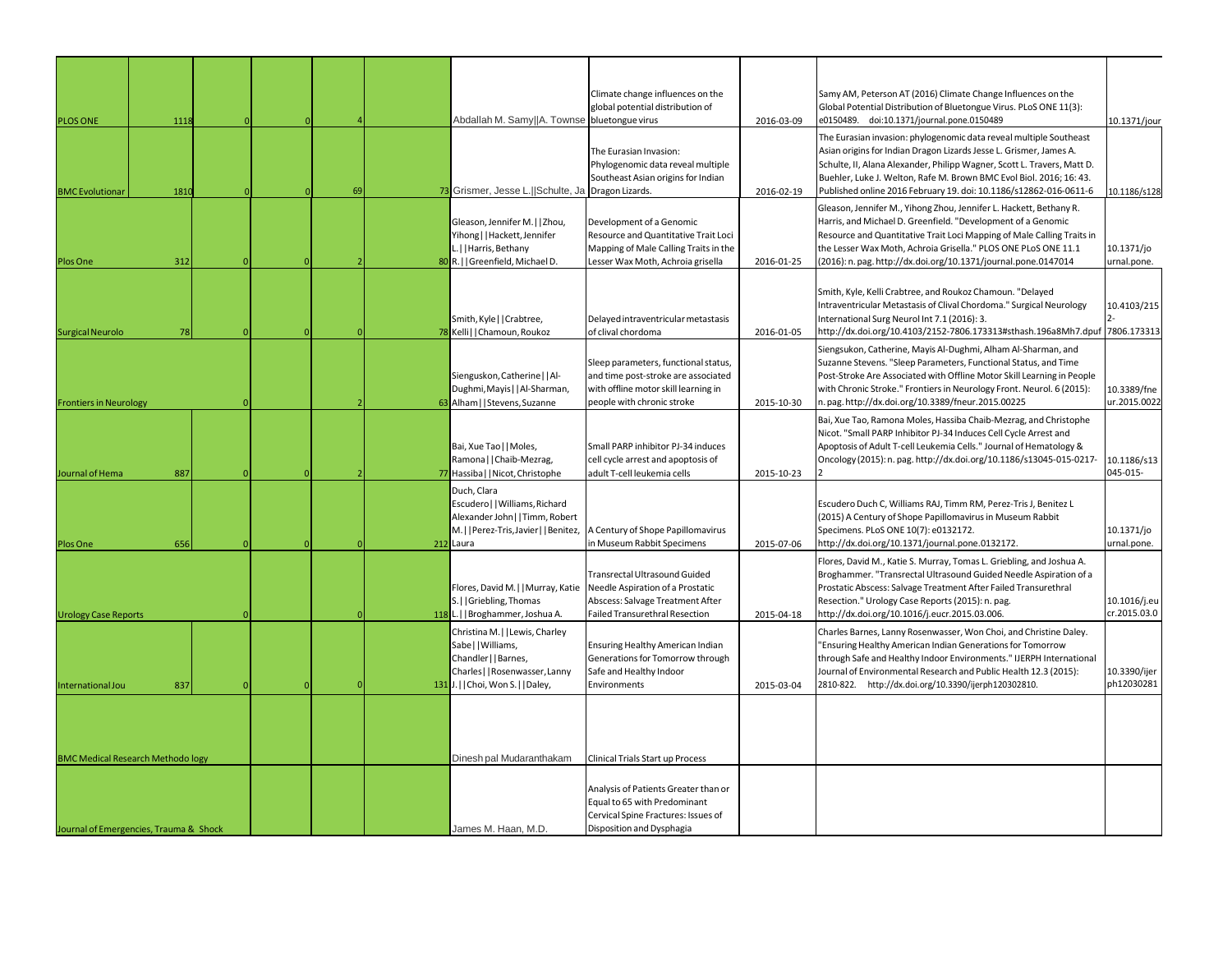| Integrative Obesity and Metaboli m       |      |                |  |           | <b>Kelly Bosak</b> | Progression of Insulin Resistance to<br>Type-2 Diabetes in Youth with<br>Depression                                                                                                                                                                                                         |  |  |
|------------------------------------------|------|----------------|--|-----------|--------------------|---------------------------------------------------------------------------------------------------------------------------------------------------------------------------------------------------------------------------------------------------------------------------------------------|--|--|
|                                          |      |                |  |           |                    |                                                                                                                                                                                                                                                                                             |  |  |
| <b>Surgical Neurology Internation al</b> |      |                |  |           | Samuel Asante      | Intradural-ExtramedullaryIsolated<br>Compressive Sarcoid Lesion                                                                                                                                                                                                                             |  |  |
|                                          |      |                |  |           |                    |                                                                                                                                                                                                                                                                                             |  |  |
| <b>Nutrition &amp; Metabolism</b>        |      |                |  |           | Jennifer Cauble    | Poor validity of anthropometric<br>equations to estimate infant fat<br>mass at birth and in early infancy                                                                                                                                                                                   |  |  |
|                                          |      |                |  |           |                    |                                                                                                                                                                                                                                                                                             |  |  |
| Journal of Endourology Case Reports      |      |                |  |           | Nathan Locke       | <b>IVC Filter Erosion causing</b><br>symptomatic obstructive<br>hydronephrosis                                                                                                                                                                                                              |  |  |
|                                          |      |                |  |           |                    | Dietary Patterns of Early Childhood<br>and Maternal Socioeconomic Status<br>in a Unique Prospective Sample<br>from a Randomized Controlled Trial                                                                                                                                            |  |  |
| <b>BMC Pediatrics</b>                    |      |                |  |           | Susan Carlson      | of Prenatal DHA Supplementation<br>Change in alcohol use during a                                                                                                                                                                                                                           |  |  |
| <b>JMIR Cancer</b>                       |      |                |  |           | Tera Fazzino       | phone-based weight management<br>intervention for breast cancer<br>survivors                                                                                                                                                                                                                |  |  |
| <b>Trials</b>                            |      |                |  |           | Alexandra Brown    | A Bayesian Comparative<br>Effectiveness Trial in Action:<br>Developing a Platform for Multi-Site<br>Study Adaptive Randomization                                                                                                                                                            |  |  |
| <b>PLOS ONE</b>                          |      |                |  |           | Sarah Gibson       | Redescription and Phylogenetic<br>Placement of <sup>+</sup> Hemicalypterus weiri<br>Schaeffer, 1967 (Actinopterygii,<br>Neopterygii) from the Triassic Chinle<br>Formation, Southwestern United<br>States: New Insights into<br>Morphology, Ecological Niche, and<br>Phylogenetic Placement |  |  |
| <b>PLoS ONE</b>                          |      |                |  |           | Jacob Taylor       | Experiences and perspectives of<br>polycystic kidney disease patients<br>following a diet of reduced osmoles,<br>protein, and acid precursors<br>supplemented with water: A<br>qualitative study.                                                                                           |  |  |
|                                          |      |                |  |           |                    | Distance Learning Strategies for<br>Weight Management Utilizing<br>Online Social Networks versus                                                                                                                                                                                            |  |  |
| <b>Obesity Science &amp; Practice</b>    |      |                |  |           | Erik Willis        | Group Phone Conference Call<br>Malagasy bright-eyed tree frogs<br>(Mantellidae; Boophis)                                                                                                                                                                                                    |  |  |
| PeerJ                                    |      |                |  |           | Carl Hutter        |                                                                                                                                                                                                                                                                                             |  |  |
| Average                                  | 3370 | $\overline{6}$ |  | 17<br>147 |                    |                                                                                                                                                                                                                                                                                             |  |  |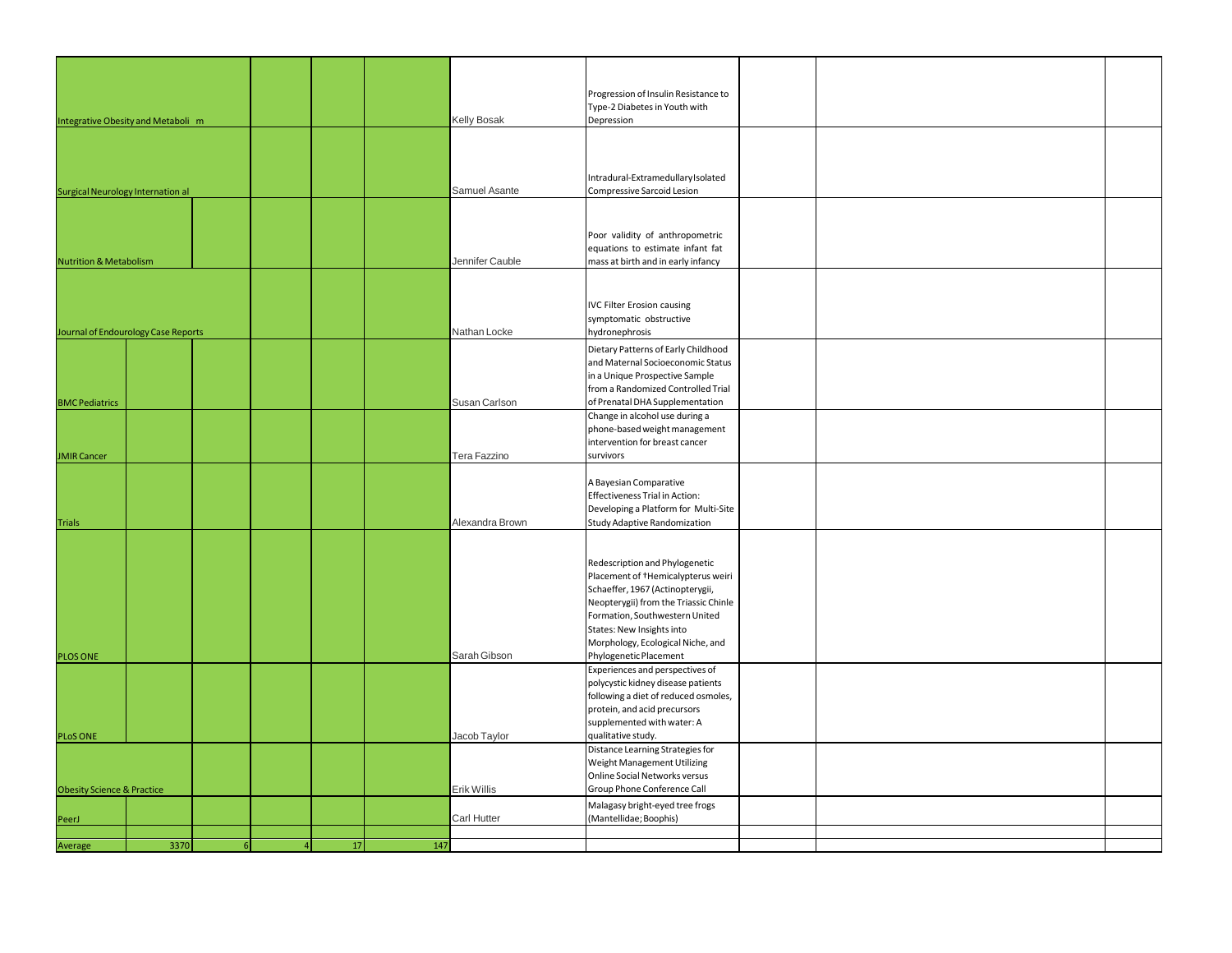# **Appendix E**

## **Applications Received by Unit, Inception - June 2016**

# **In Numerical Order**

| Ecology and Evolutionary Biology / Biodiversity Institute / Natural History Museum | 21             |
|------------------------------------------------------------------------------------|----------------|
| <b>Psychology</b>                                                                  | 12             |
| <b>Preventive Medicine and Public Health</b>                                       | 11             |
| <b>Internal Medicine</b>                                                           | 9              |
| <b>Biostatistics</b>                                                               | 5              |
| <b>Molecular Biosciences</b>                                                       | 5              |
| <b>Neurosurgery</b>                                                                | 5              |
| <b>Nursing</b>                                                                     | 5              |
| <b>Physical Therapy and Rehabilitation</b>                                         | 5              |
| <b>Surgery</b>                                                                     | 5              |
| Chemistry                                                                          | 4              |
| <b>Curriculum and Teaching</b>                                                     | 4              |
| <b>Dietetics and Nutrition</b>                                                     | 4              |
| <b>Electrical Engineering and Computer Science</b>                                 | 4              |
| <b>Family Medicine</b>                                                             | 4              |
| Endocrinology                                                                      | 3              |
| <b>Hoglund Brain Imaging Center</b>                                                | 3              |
| <b>Molecular and Integrative Physiology</b>                                        | 3              |
| <b>Pediatrics</b>                                                                  | 3              |
| <b>Social Welfare</b>                                                              | 3              |
| <b>Urology</b>                                                                     | 3              |
| <b>Anatomy and Cell Biology</b>                                                    | $\overline{2}$ |
| <b>Applied Behavioral Science</b>                                                  | 2              |
| <b>Biochemistry</b>                                                                | $\overline{2}$ |
| <b>Biology</b>                                                                     | $\overline{2}$ |
| <b>Center for Child Health and Development</b>                                     | $\overline{2}$ |
| Geology                                                                            | 2              |
| <b>Higuchi Biosciences Center</b>                                                  | 2              |
| <b>Mathematics</b>                                                                 | 2              |
| <b>Music Education and Music Therapy</b>                                           | $\mathbf{2}$   |
| <b>Neurology</b>                                                                   | $\mathbf{2}$   |
| <b>Orthopedics</b>                                                                 | 2              |
| Pharmacology                                                                       | $\mathbf{2}$   |
| Psychiatry                                                                         | 2              |
| Sociology                                                                          | 2              |
| <b>Bioengineering</b>                                                              | 1              |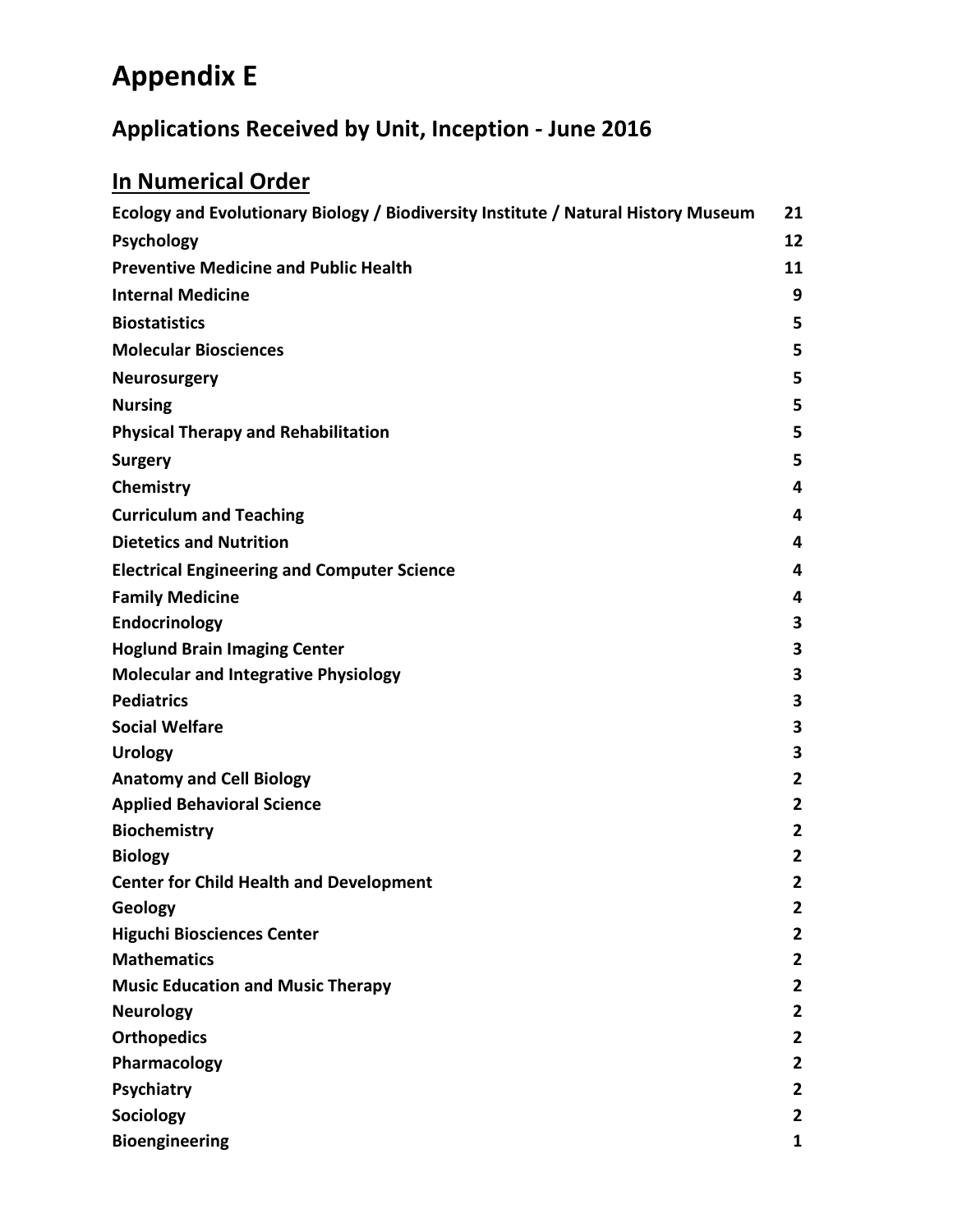| <b>Cancer Biology</b>                              | 1 |
|----------------------------------------------------|---|
| Cardiology                                         | 1 |
| <b>Center for Computational Biology</b>            | 1 |
| <b>Center for Global and International Studies</b> | 1 |
| <b>Center for Physical Education</b>               | 1 |
| Geography                                          | 1 |
| <b>Health, Sport and Exercise</b>                  | 1 |
| <b>History and Philosophy of Science</b>           | 1 |
| <b>Informatics</b>                                 | 1 |
| Linguistics                                        | 1 |
| Oncology                                           | 1 |
| Pathology                                          | 1 |
| <b>Pharmaceutical Chemistry</b>                    | 1 |
| <b>Physics &amp; Astronomy</b>                     | 1 |
| <b>Physiology</b>                                  | 1 |
| <b>Radiation Oncology</b>                          | 1 |
| Schiefelbusch Lifespan Institute                   | 1 |
| Speech, Language and Hearing                       | 1 |
| <b>Women, Gender and Sexuality Studies</b>         | 1 |

## **In Alphabetical Order**

| <b>Anatomy and Cell Biology</b>                                                    | 2  |
|------------------------------------------------------------------------------------|----|
| <b>Applied Behavioral Science</b>                                                  | 2  |
| <b>Biochemistry</b>                                                                | 2  |
| <b>Bioengineering</b>                                                              | 1  |
| <b>Biology</b>                                                                     | 2  |
| <b>Biostatistics</b>                                                               | 5  |
| <b>Cancer Biology</b>                                                              | 1  |
| Cardiology                                                                         | 1  |
| <b>Center for Child Health and Development</b>                                     | 2  |
| <b>Center for Computational Biology</b>                                            | 1  |
| <b>Center for Global and International Studies</b>                                 | 1  |
| <b>Center for Physical Education</b>                                               | 1  |
| Chemistry                                                                          | 4  |
| <b>Curriculum and Teaching</b>                                                     | 4  |
| <b>Dietetics and Nutrition</b>                                                     | 4  |
| Ecology and Evolutionary Biology / Biodiversity Institute / Natural History Museum | 21 |
| <b>Electrical Engineering and Computer Science</b>                                 | 4  |
| Endocrinology                                                                      | 3  |
| <b>Family Medicine</b>                                                             | 4  |
| Geography                                                                          | 1  |